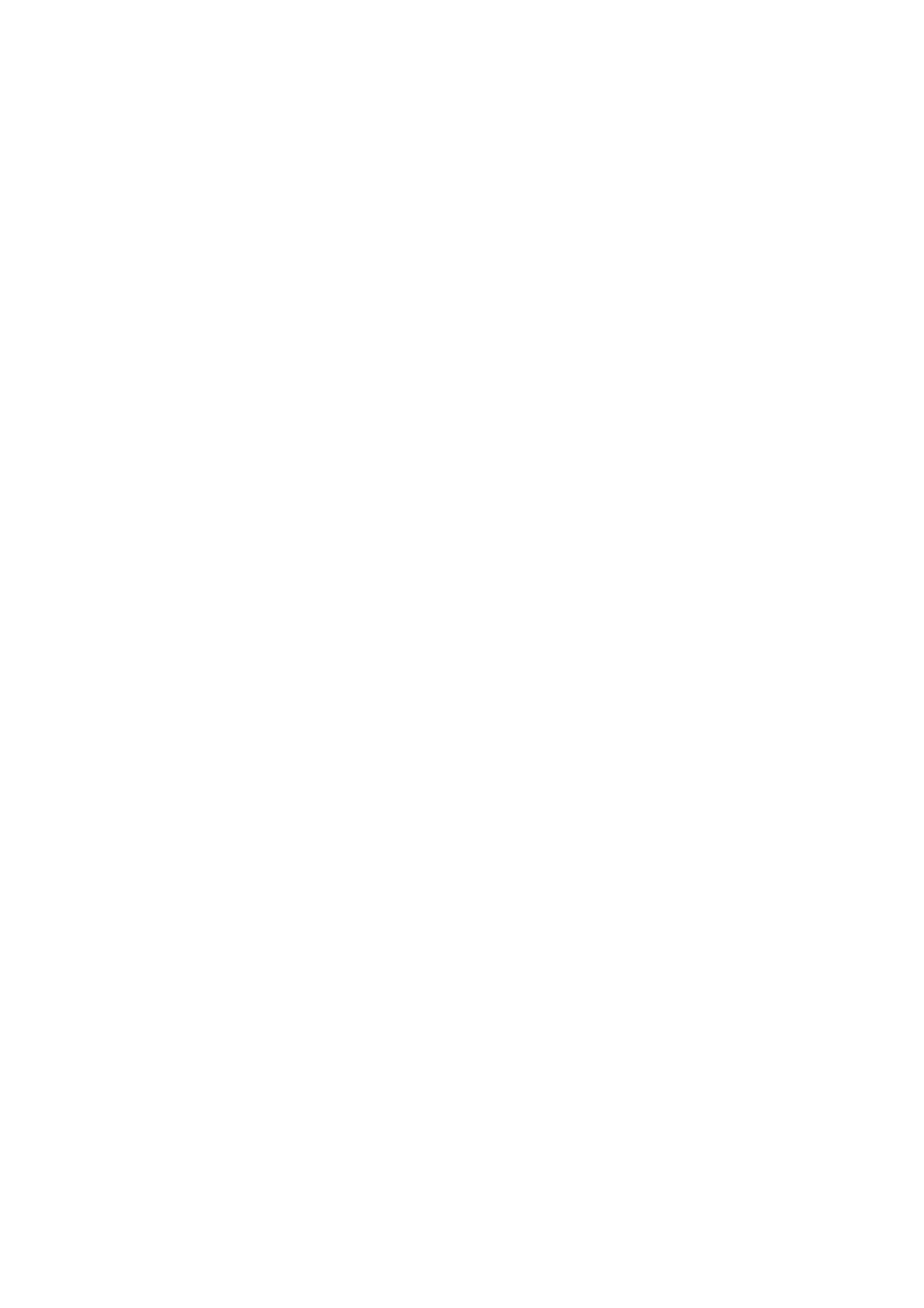| 1            | <b>Introduction</b>                               | 1                       |
|--------------|---------------------------------------------------|-------------------------|
| 1.1          |                                                   |                         |
| $\mathbf{2}$ | <b>Completing the data request</b>                | $\overline{\mathbf{4}}$ |
| 2.1          |                                                   |                         |
| 2.2          | General guidance for completing the spreadsheet 6 |                         |
| 3            | Cover                                             | 9                       |
| 4            | <b>Contact details</b>                            | 11                      |
| 5            | <b>Asset categories</b>                           | 13                      |
| 5.1          |                                                   |                         |
| 5.2          |                                                   |                         |
| 5.3          |                                                   |                         |
| 6            | <b>FAR extract</b>                                | 16                      |
| 6.1          |                                                   |                         |
| 6.2          |                                                   |                         |
| 6.3          |                                                   |                         |
| 6.4          |                                                   |                         |
| 6.5          |                                                   |                         |
| 6.6          |                                                   |                         |
| 6.7          |                                                   |                         |
| 6.8          |                                                   |                         |
| 6.9          |                                                   |                         |
| 6.10         |                                                   |                         |
| 6.11         |                                                   |                         |
| 6.12         |                                                   |                         |
| 6.13         |                                                   |                         |
| 6.14         |                                                   |                         |
| 7            | <b>Price indices</b>                              | 23                      |

### **Contents**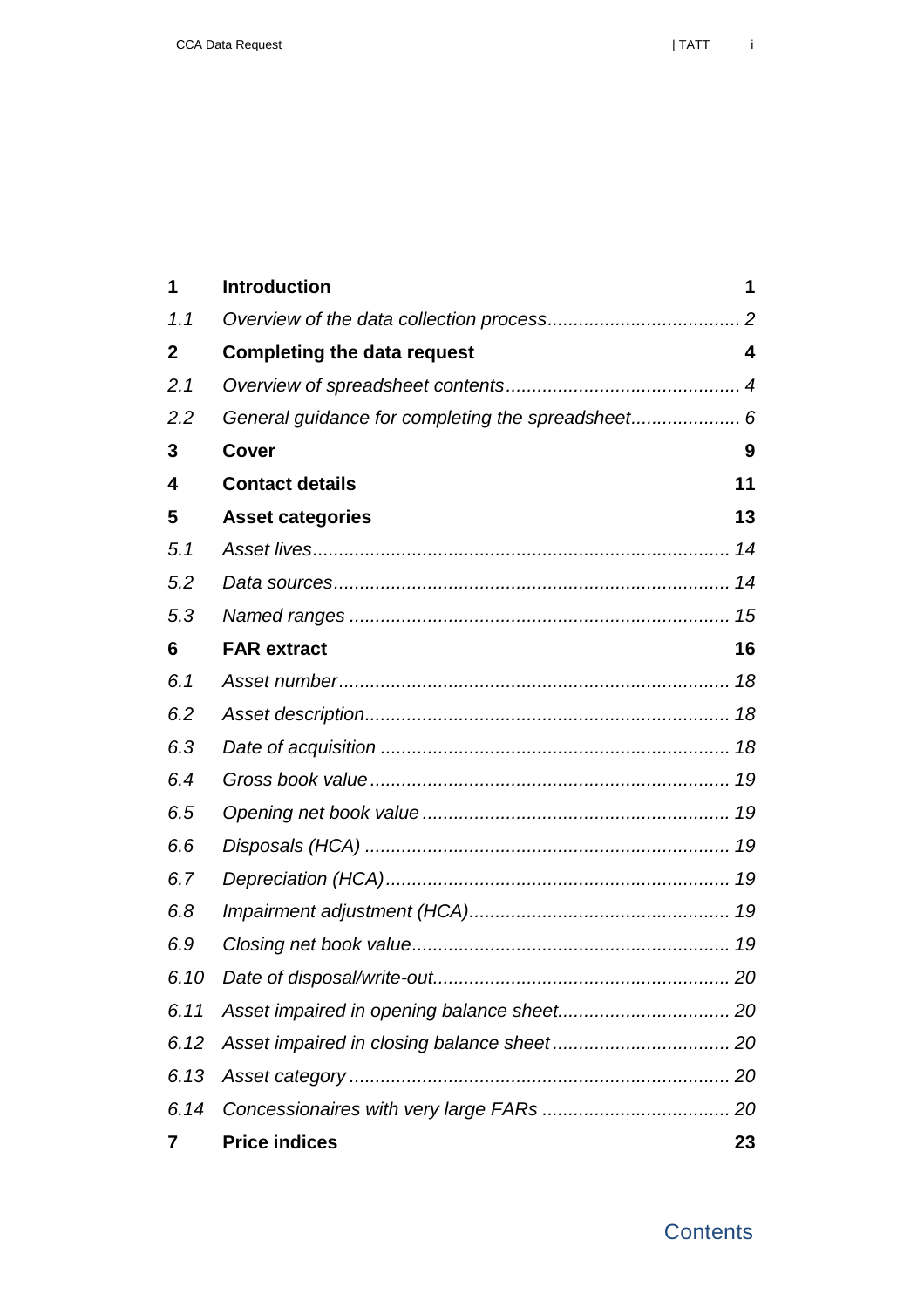|   | 8 Labour costs          | 25 |
|---|-------------------------|----|
| 9 | <b>Work in Progress</b> | 26 |
|   | 10 Statutory accounts   | 27 |
|   |                         |    |
|   |                         |    |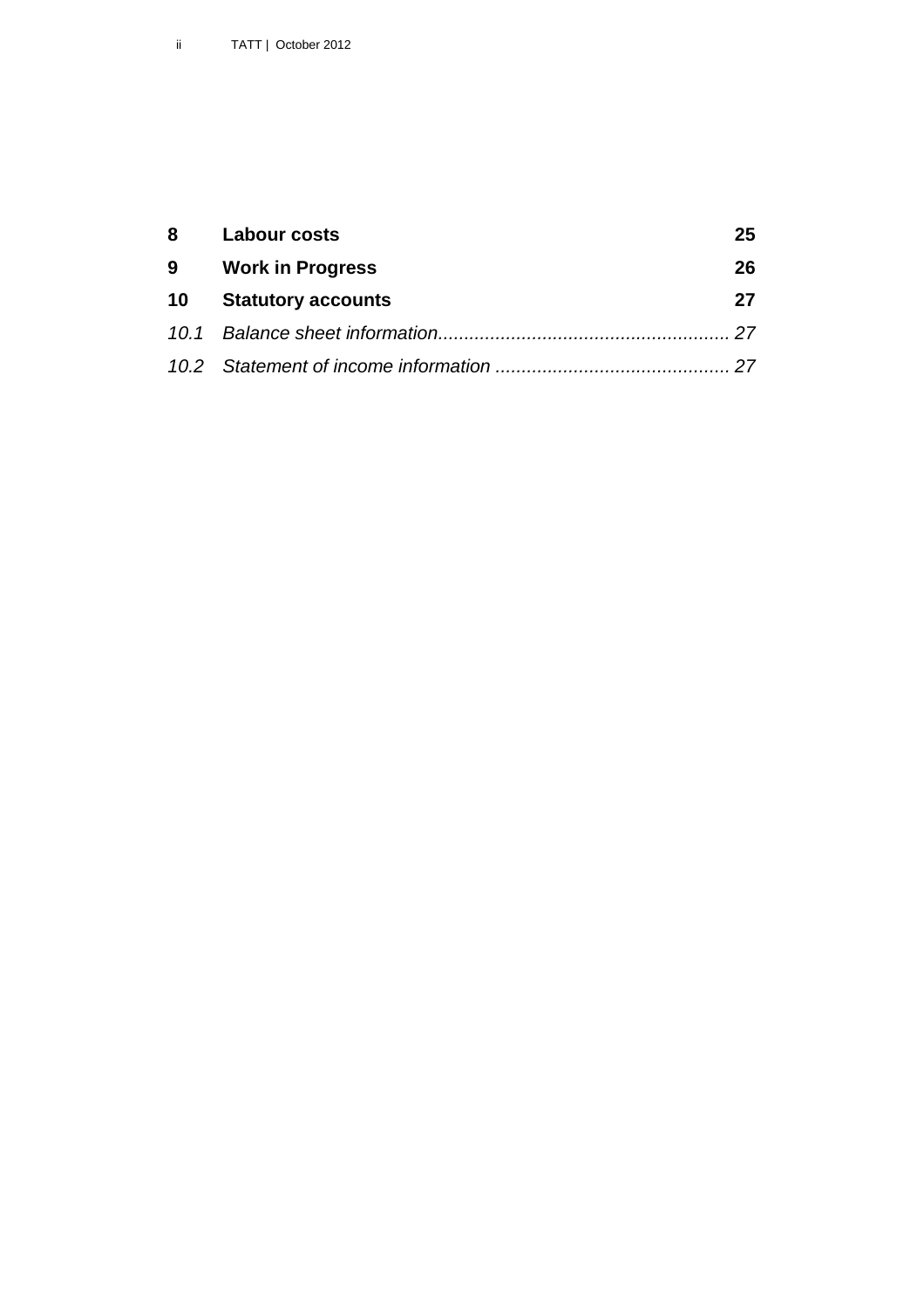| <b>Figure 1.</b> Sample version log table                                       | 9              |
|---------------------------------------------------------------------------------|----------------|
| Figure 2. Selecting starting month of reporting year                            | 10             |
| Figure 3. Table for concessionaires to complete with contact detail information | 11             |
| Figure 4. Asset category table                                                  | 14             |
| <b>Figure 5. Balance sheet information requested</b>                            | 27             |
| Figure 6. Statement of income information requested                             | 28             |
|                                                                                 |                |
| <b>Table 1.</b> Overview of the data collection process                         | 3              |
| Table 2. Data request contents                                                  | 5              |
| <b>Table 3. Formatting guide</b>                                                | $\overline{7}$ |
| <b>Table 4.</b> Asset categories requiring asset lives                          | 14             |
| Table 5. Named ranges                                                           | 15             |
| Table 6. Individual asset data required                                         | 17             |
|                                                                                 |                |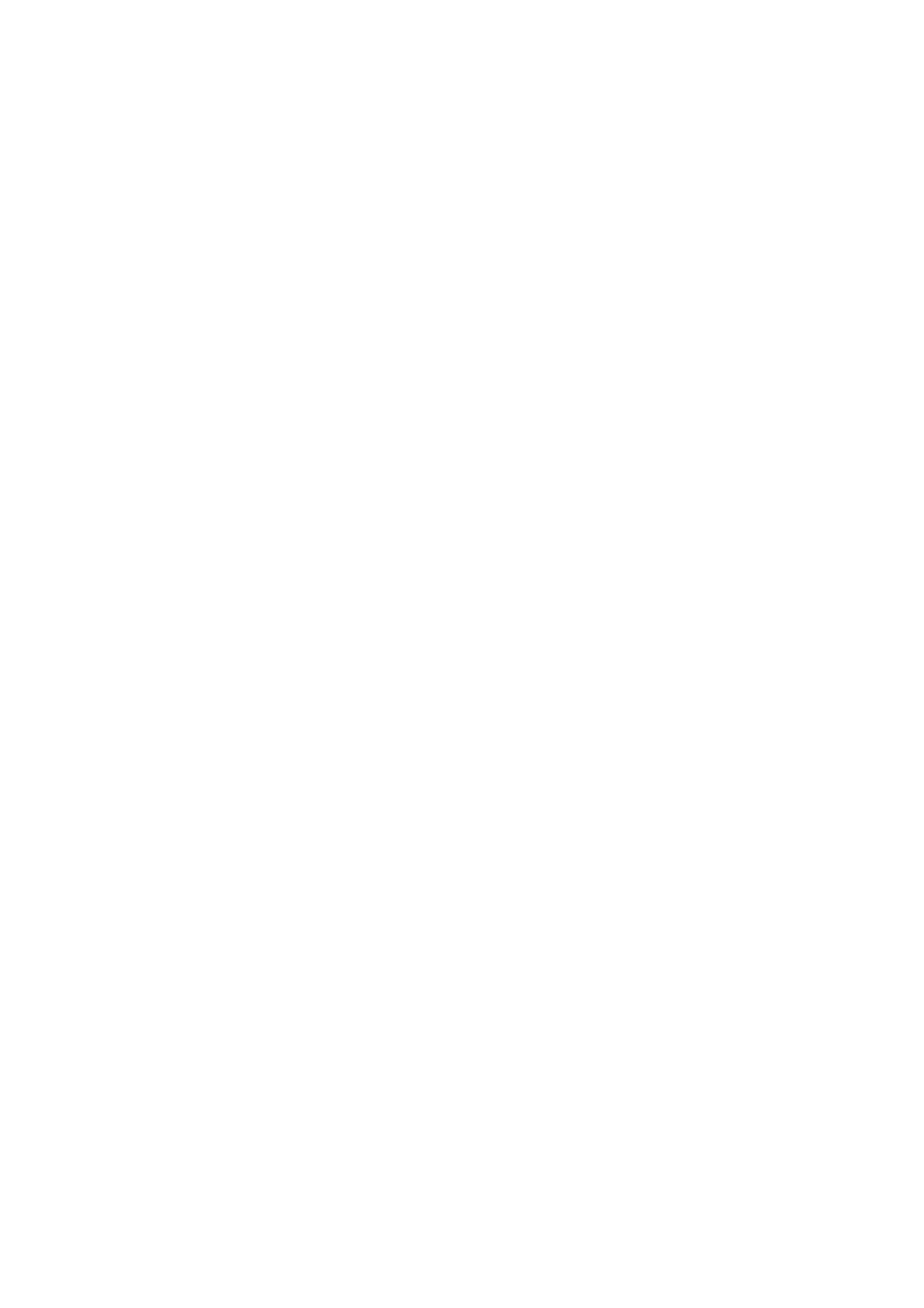# **1 Introduction**

<span id="page-6-0"></span>In accordance with the Costing Methodology,<sup>1</sup> the Telecommunications Authority of Trinidad and Tobago (the Authority) has developed a top-down long run average incremental cost (LRAIC) model of fixed and mobile networks in Trinidad and Tobago. Concessionaires are required to submit cost information on a current cost accounting (CCA) basis. This data request should be read in conjunction with the "Current Cost Accounting Reference Paper". The CCA Reference Paper<sup>2</sup> sets out guidelines on the definition of CCA and the underlying principles and has been consulted upon by the Authority with the relevant concessionaires in the market.

As set out in the CCA Reference Paper, concessionaires are required to prepare a CCA study and submit information to the Authority on both their capital and operating costs. The Reference Paper also provides a detailed description of the main steps involved in calculating CCA costs.

Concessionaires are requested to submit information to the Authority within six (6) months of their financial year end. Such information must include Audited Financial Statements. In the event that audited financial statements are not available within this time, concessionaires may submit unaudited statements until the audited statements become available. As part of the CCA study, concessionaires are required to submit information for each of their assets on their fixed asset register (FAR) used for the provision of telecommunications services in Trinidad and Tobago:

- Purchase date and gross book value (GBV) including installation costs;
- Asset price trends since date of purchase; and
- $\Box$  Net book value (NBV).

 $\overline{a}$ 

Concessionaires' information contained in their audited statutory accounts, shall be used to verify the inputs and outputs of the CCA study.

A Microsoft Excel spreadsheet template has been developed which sets out the data required for the current cost accounting (CCA) study as a pro forma. This document provides detailed guidance on the data that concessionaires are required to prepare and submit for the CCA study and how concessionaires should go about preparing such data.

The role of concessionaires is fundamental in ensuring that the model inputs, and ultimately the model results and any regulatory decision based on the results

<sup>&</sup>quot;The costing methodology for the communications sector", TATT, 29 May 2008

<sup>2</sup> "The Current Cost Accounting (CCA) Reference Paper", TATT 3/5/3/2, 01 March 2010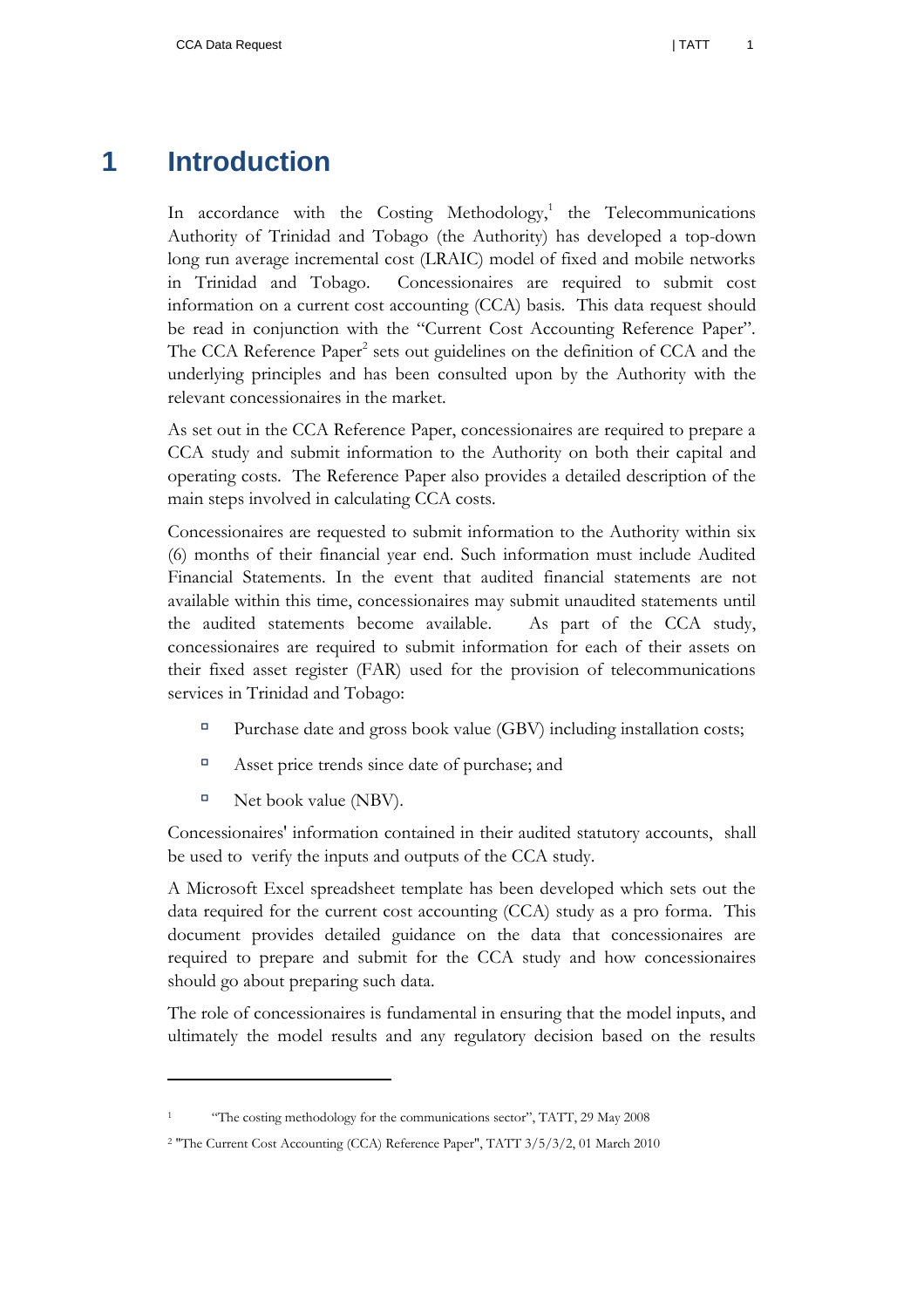thereafter, reflect the operating environment faced by concessionaires in Trinidad and Tobago. Data provided by concessionaires for the purpose of this study shall, in all instances, be treated as highly confidential and will not be made available to other concessionaires.

The rest of this section sets out an overview of the data collection process, the spreadsheet contents and some general guidance for completing the spreadsheet. The document further sets out how each sheet should be completed and therefore follows the structure of the spreadsheet:

- $\Box$  Cover;
- <sup>□</sup> Contact details;
- <sup> $\Box$ </sup> Asset categories;
- Fixed asset register extract;
- Equipment price indices;
- <sup> $\Box$ </sup> Labour costs and price indices;
- Work in progress; and
- Information from statutory accounts.

# <span id="page-7-0"></span>**1.1 Overview of the data collection process**

The table below summarises the steps in the data collection process.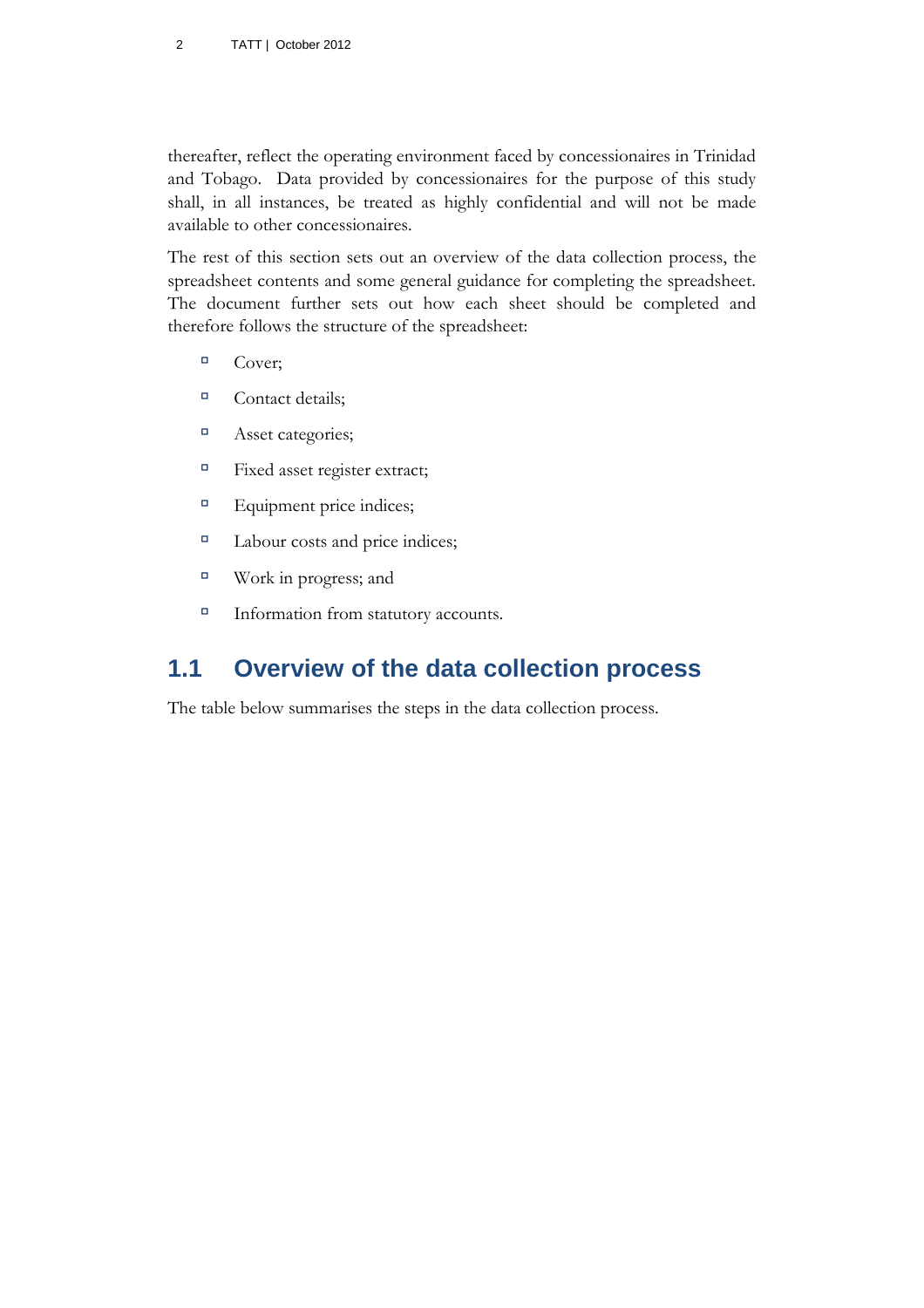| <b>Role of the Authority</b><br><b>Stage</b>                                                          |                                                                                                                                                                                                                                      | <b>Role of</b><br><b>Timeline</b><br>concessionaire                                                     |         |
|-------------------------------------------------------------------------------------------------------|--------------------------------------------------------------------------------------------------------------------------------------------------------------------------------------------------------------------------------------|---------------------------------------------------------------------------------------------------------|---------|
| <b>Issue of</b><br>detailed data<br>request                                                           | Issue data request and<br>CCA reference paper<br>that sets out the<br>requirements for the<br>CCA study and reflects<br>the level of data<br>available, the time<br>scale for data collection<br>and the LRAIC model<br>requirements | Seek clarification on<br>any aspect of the data<br>request not fully<br>understood                      | 2 weeks |
| <b>Submission</b><br>of CCA input                                                                     | Review CCA data as it<br>is submitted                                                                                                                                                                                                | Submit data as it<br>becomes available and                                                              | 6 weeks |
| data                                                                                                  | Request clarification of<br>data submitted where                                                                                                                                                                                     | before the deadline for<br>data submission                                                              |         |
|                                                                                                       | necessary<br>Provide clarification of                                                                                                                                                                                                | Provide<br>clarification/validation                                                                     |         |
|                                                                                                       | data requested as<br>required by operators                                                                                                                                                                                           | of data requested as<br>required within a<br>reasonable time period                                     |         |
|                                                                                                       | Assist operators in<br>methodological issues<br>and identifying potential<br>data sources                                                                                                                                            |                                                                                                         |         |
| <b>Submission</b><br>of final<br>version of<br><b>CCA data</b>                                        |                                                                                                                                                                                                                                      | Submit final version of<br>CCA data and full<br>documentation of<br>methodology, sources<br>and results | 5 weeks |
| Data<br>submitted<br>used to<br>calculate<br><b>CCA inputs</b><br>and inputted<br>into LRAIC<br>model | Use data to calculate<br>CCA costs and input<br>data into LRAIC model<br>and sense check the<br>outputs                                                                                                                              | Provide clarification<br>where necessary                                                                | 5 weeks |

#### <span id="page-8-0"></span>**Table 1.** Overview of the data collection process

The data collection process is an iterative process and it is envisaged that concessionaires will need to work closely with the Authority in order to prepare the requested data. Therefore, if further clarification is required with respect to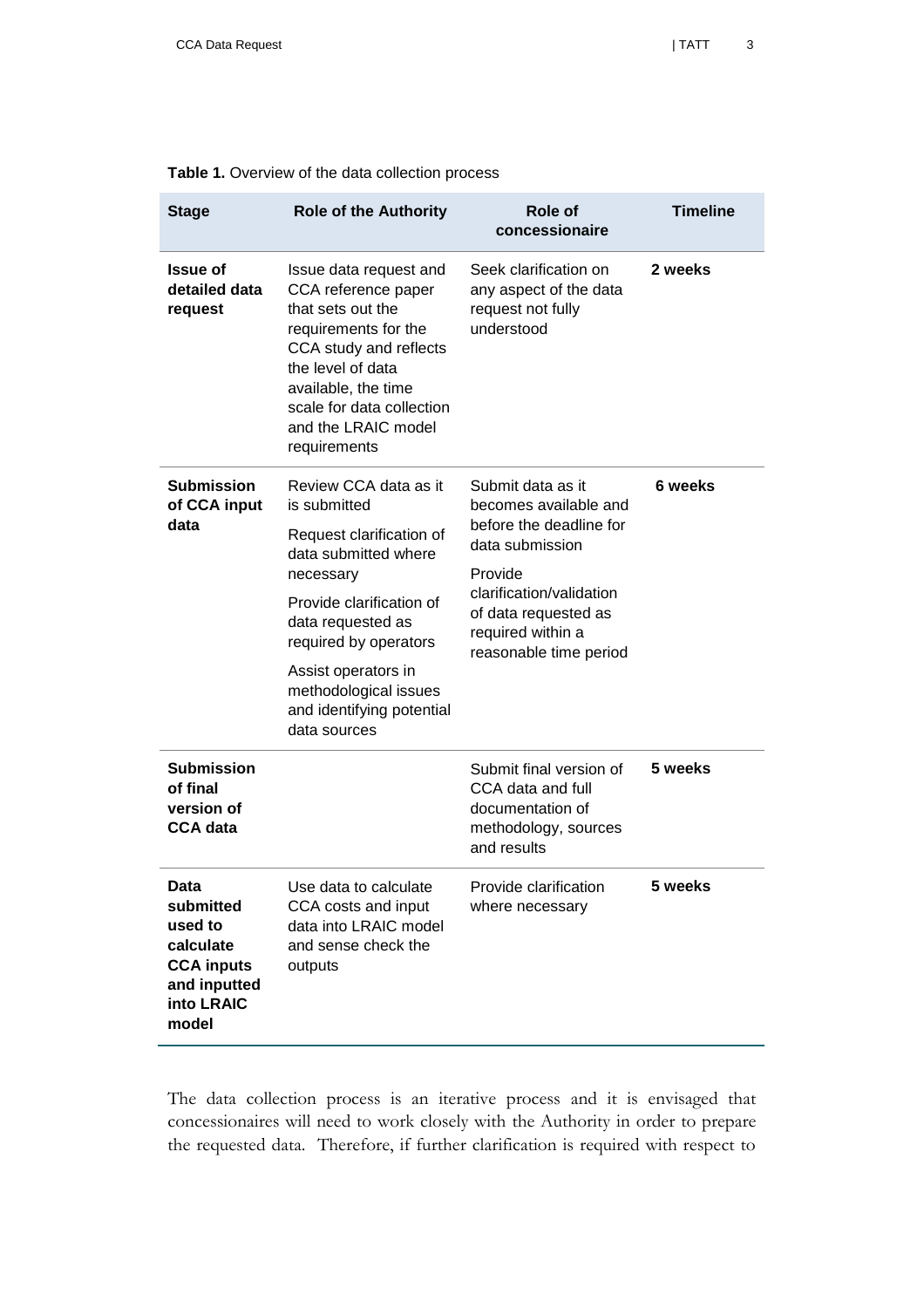the data requested and the data collection process, concessionaires should contact the Authority as queries arise rather than waiting until the final deadline for submissions.

# **2 Completing the data request**

<span id="page-9-0"></span>This section sets out:

- <sup>n</sup> An overview of the spreadsheet contents; and
- <sup>In</sup> General guidelines on completing the data request.

### <span id="page-9-1"></span>**2.1 Overview of spreadsheet contents**

The spreadsheet contains a number of sheets which require concessionaires to provide data in the cells that are clearly highlighted in yellow (see Section [2.2](#page-11-0) for more guidance on the formatting used). Short notes to provide concessionaires with guidance on how to complete the data request are also provided within the spreadsheet. The contents of the spreadsheet and the data requested are summarised in the table below.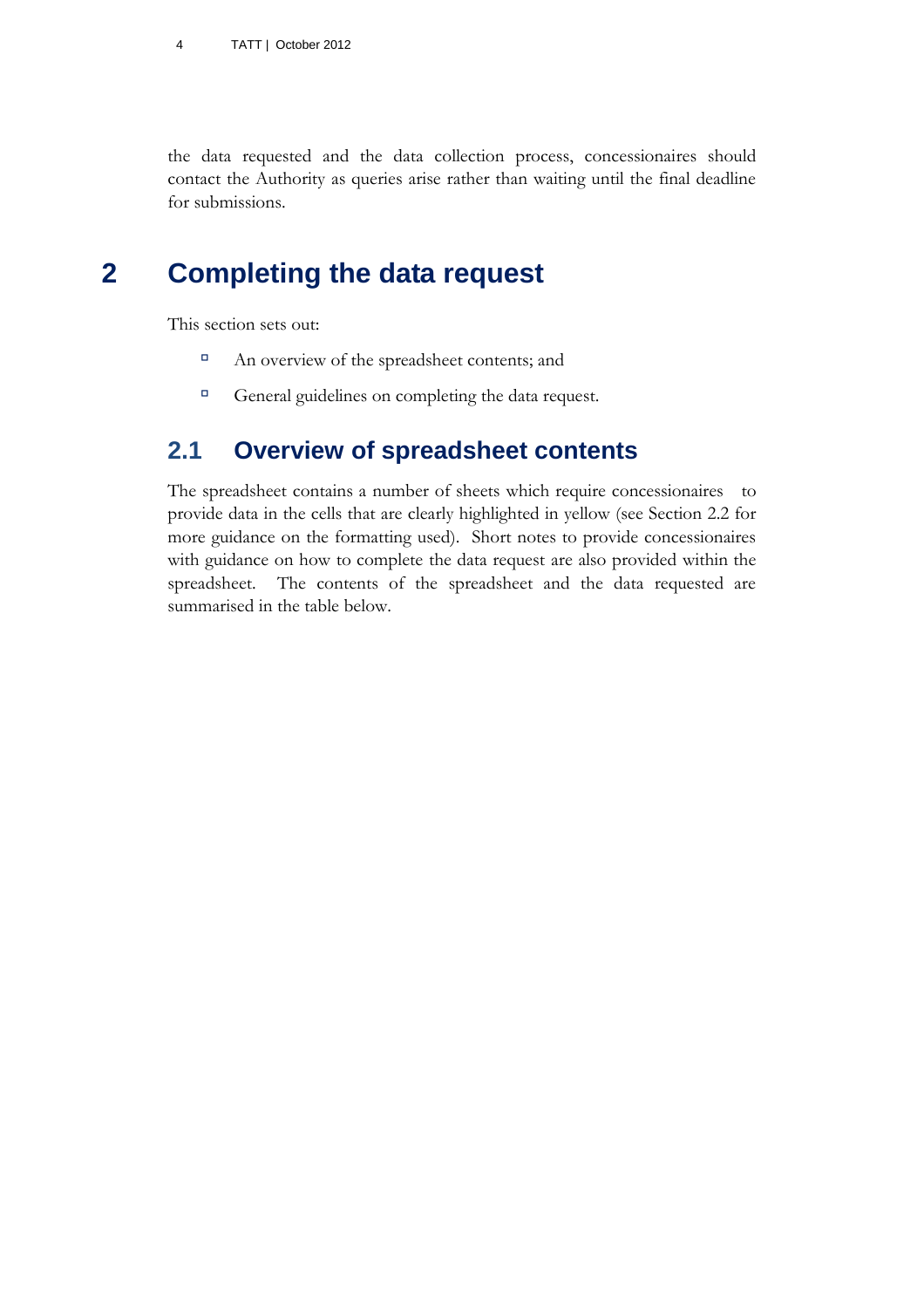<span id="page-10-0"></span>

|  | Table 2. Data request contents |
|--|--------------------------------|
|--|--------------------------------|

| <b>Sheet name</b>    | <b>Description</b>                                                                                                                                                                                                                                                                                                                   | <b>Information requested from</b><br>concessionaires                                                                                                                                                                                                                                                                                                                                                                                                                                                                                                                                                                                                                                                                                                                                                  |  |  |
|----------------------|--------------------------------------------------------------------------------------------------------------------------------------------------------------------------------------------------------------------------------------------------------------------------------------------------------------------------------------|-------------------------------------------------------------------------------------------------------------------------------------------------------------------------------------------------------------------------------------------------------------------------------------------------------------------------------------------------------------------------------------------------------------------------------------------------------------------------------------------------------------------------------------------------------------------------------------------------------------------------------------------------------------------------------------------------------------------------------------------------------------------------------------------------------|--|--|
| Cover                | Version<br>history, spreadsheet<br>description<br>(purpose<br>and<br>contents).                                                                                                                                                                                                                                                      | To update the version history<br>table when submitting data to<br>the Authority.                                                                                                                                                                                                                                                                                                                                                                                                                                                                                                                                                                                                                                                                                                                      |  |  |
| Contact_details      | Contact details for the main<br>persons involved in the data<br>collection, should the Authority<br>require clarifications on data<br>submitted.                                                                                                                                                                                     | To provide contact details for<br>relevant staff.                                                                                                                                                                                                                                                                                                                                                                                                                                                                                                                                                                                                                                                                                                                                                     |  |  |
| Asset_categori<br>es | List of asset categories relating<br>provision<br>the<br>οf<br>to<br>telecommunications services in<br>Trinidad and Tobago. For each<br>category<br>there<br>asset<br>are<br>recommended<br>asset<br>lives,<br>revaluation approaches<br>and<br>This<br>data<br>sources.<br>corresponds with the list in the<br>CCA reference paper. | To specify the data source used<br>for the price index for each asset<br>category.                                                                                                                                                                                                                                                                                                                                                                                                                                                                                                                                                                                                                                                                                                                    |  |  |
| FAR_extract          | Extract from the fixed asset<br>register for all assets.                                                                                                                                                                                                                                                                             | For all relevant assets, to enter<br>information<br>the<br>on<br>asset<br>number, asset description, date<br>of acquisition, total GBV, total<br>closing NBV whether and when<br>the asset has been written off or<br>disposed of and whether the<br>asset value in the opening and<br>closing balance sheets reflect<br>impairment. Where the assets<br>have been impaired, details of<br>the opening NBV, depreciation,<br>disposal<br>and<br>impairment<br>charges should be included.<br>To specify the asset category<br>that each asset falls under.<br>To allow reconciliation with the<br>statutory accounts, information<br>stranded<br>and/or<br>fully<br>on<br>depreciated assets need to be<br>provided<br>separately.<br>These<br>assets will not be considered in<br>the CCA valuation. |  |  |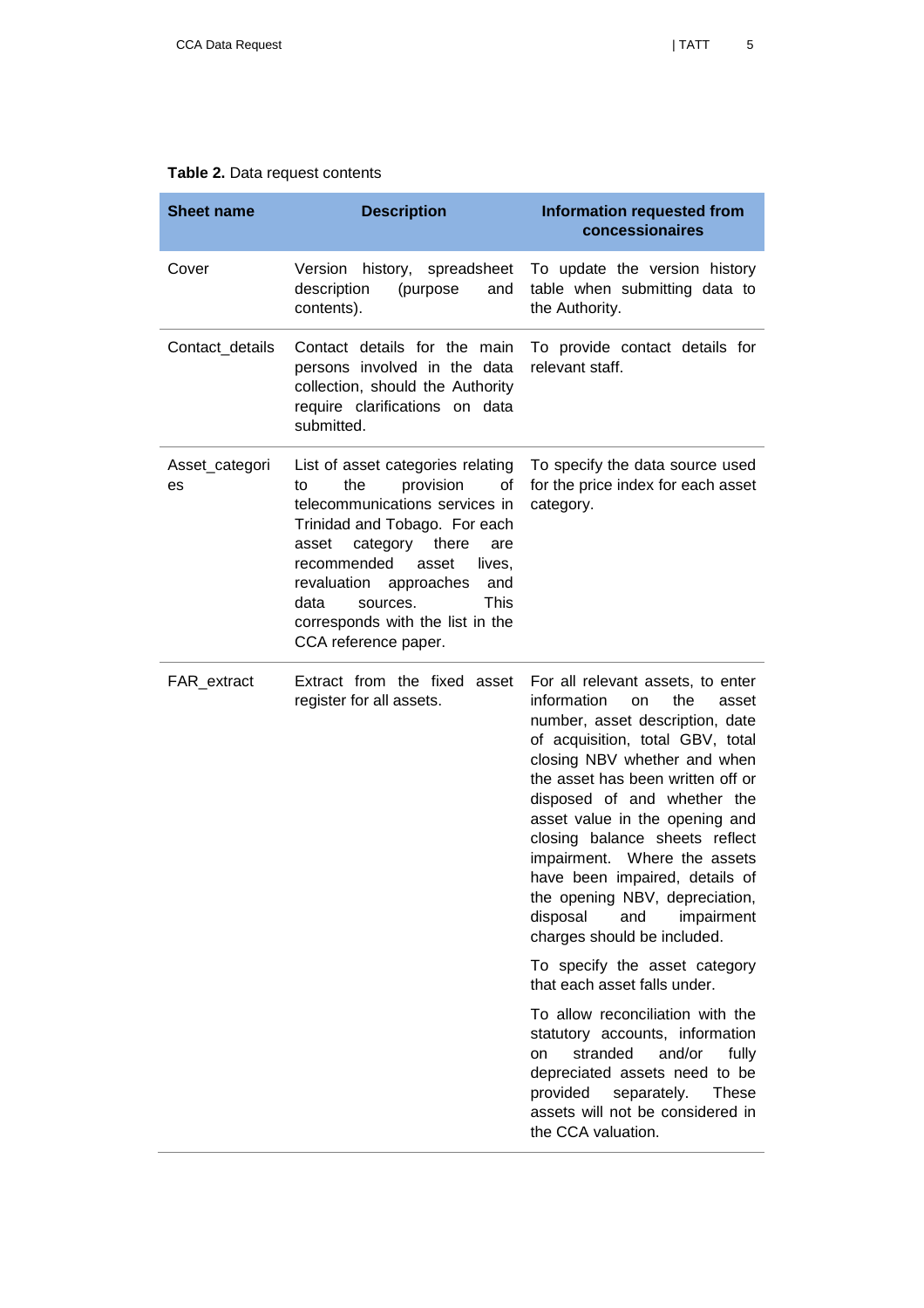| Price_indices          | Concessionaires are requested<br>to enter price index data for<br>each asset category for each of<br>the years that assets have<br>been in use.<br>The choice of<br>index should correspond with<br>that set out in the final CCA<br>Reference Paper as replicated<br>in the "Asset categories" sheet.<br>The price indices should relate<br>only to the equipment part of<br>the asset cost (i.e. not to labour<br>costs). | To specify the price indices to<br>use for each asset category.                                                                                                                                                                                                                                            |
|------------------------|-----------------------------------------------------------------------------------------------------------------------------------------------------------------------------------------------------------------------------------------------------------------------------------------------------------------------------------------------------------------------------------------------------------------------------|------------------------------------------------------------------------------------------------------------------------------------------------------------------------------------------------------------------------------------------------------------------------------------------------------------|
| Labour_costs           | Labour price index and weights<br>calculating<br>in<br>use<br>the<br>to<br>average price index for each<br>asset category.                                                                                                                                                                                                                                                                                                  | Concessionaires are requested<br>to provide a price index for<br>and<br>labour<br>costs<br>where<br>available, the proportion of total<br>asset costs (GBV) that relate to<br>the installation of assets in each<br>the<br>category (i.e.<br>asset<br>proportion of costs that relate to<br>labour costs). |
| Work_in_progr<br>ess   | Details of Work in Progress<br>(WIP) at the opening and<br>closing of the reporting year                                                                                                                                                                                                                                                                                                                                    | Concessionaires are requested<br>to enter information on work in<br>progress (WIP) included in their<br>balance sheets                                                                                                                                                                                     |
| Statutory_acco<br>unts | Balance sheet and statement of<br>information<br>from<br>income<br>statutory accounts.                                                                                                                                                                                                                                                                                                                                      | Concessionaires are requested<br>to enter data from their audited<br>accounts and on the assets<br>excluded from the CCA study.                                                                                                                                                                            |

Source: Frontier Economics

# <span id="page-11-0"></span>**2.2 General guidance for completing the spreadsheet**

The spreadsheet has been developed so that it can be used by all concessionaires participating in the LRAIC modelling process. This means that it contains asset categories which may not be applicable to **all** concessionaires. Concessionaires are required to only provide data for the asset categories which are relevant to them.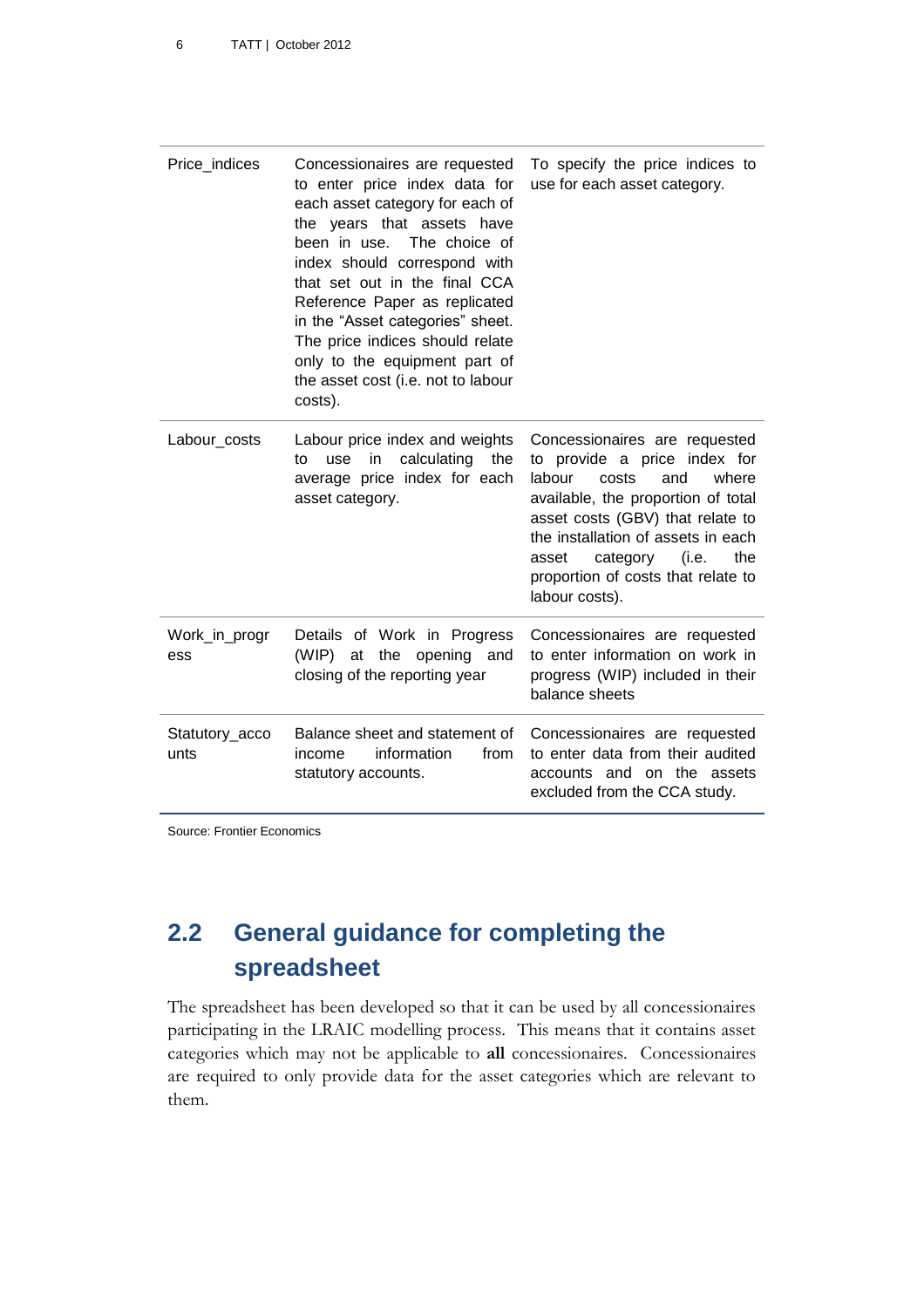A guide to the formatting used in the spreadsheet and the named ranges and cell references is set out below.

#### 2.2.1 Formatting guide

To assist concessionaires in providing the data required, the spreadsheet has been colour coded and annotated. The table below sets out a guide to the formatting used.

| <b>Formatting type</b>   | <b>Example</b>            | <b>Description</b>                                                                                        |
|--------------------------|---------------------------|-----------------------------------------------------------------------------------------------------------|
| Input cells              |                           | Concessionaires are requested<br>to enter data in these cells                                             |
| <b>Calculation cells</b> | 1,932                     | Cell values calculated by the<br>spreadsheet - these cells should<br>not be altered by<br>concessionaires |
| <b>Help cells</b>        | Type description of asset | Instructions and guidance notes<br>for concessionaires                                                    |

#### <span id="page-12-0"></span>**Table 3.** Formatting guide

Source: Frontier Economics

#### 2.2.2 Named ranges and cell references

The spreadsheet uses a number of named ranges and cells are linked using formula. This means that it is important that data is entered where highlighted and that any changes made to the structure of the spreadsheet (such as inserting or deleting rows, columns and cells) should be done with minimally and only where absolutely necessary.

A number of spare rows have been built into the spreadsheet if concessionaires can objectively justify further disaggregation of asset categories (see Section [5\)](#page-18-0).

#### 2.2.3 Time period for data submission

The first request for data was made in the year 2010 and concessionaires were required to submit data for the reporting year that ended in the calendar year 2009. For example,

- concessionaires with April to March financial reporting years were  $\bullet$ required to submit data for the period April 2008 to March 2009 and
- for concessionaires with January to December reporting years, information was submitted for the period January 2009 to December 2009..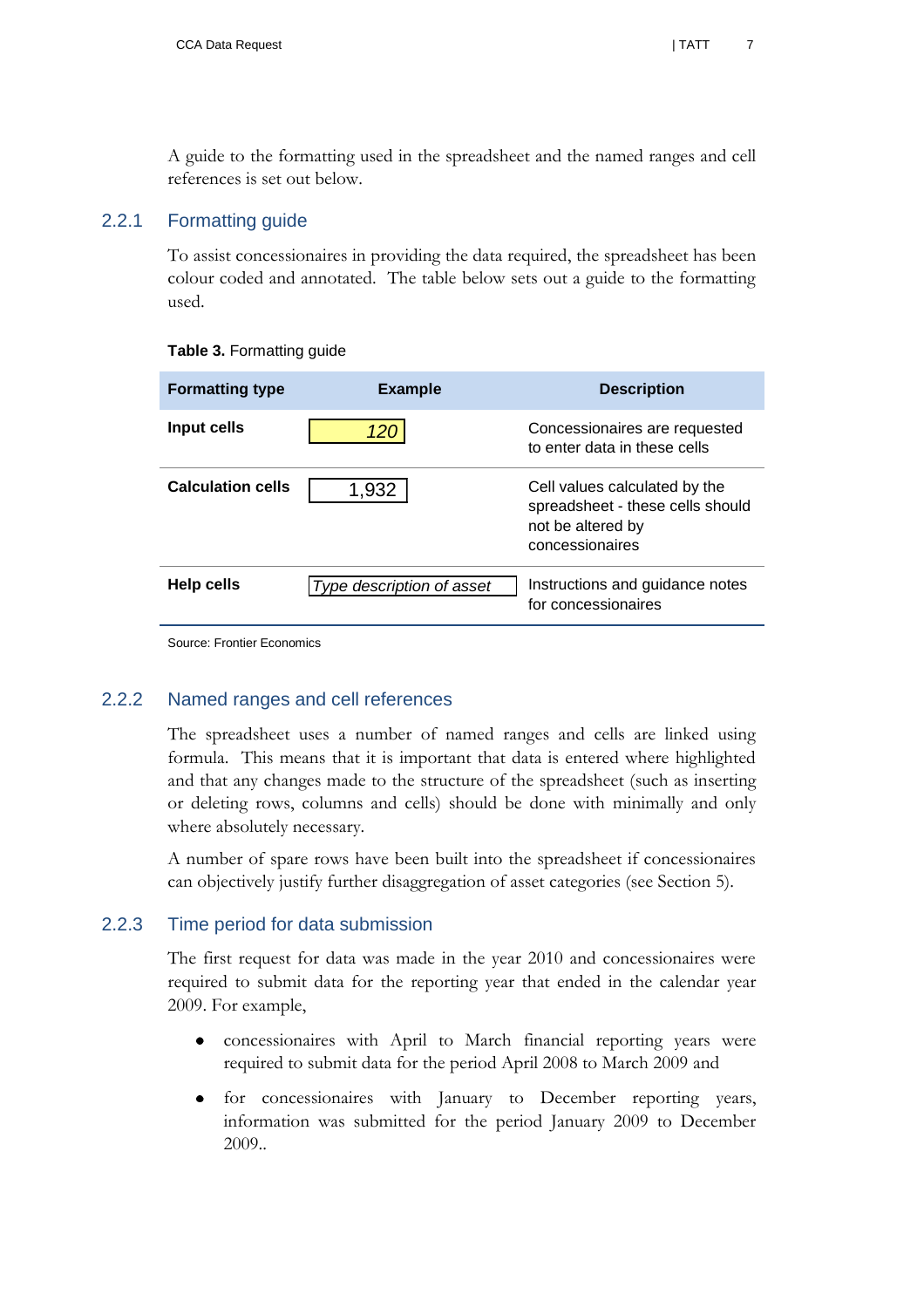In this regard, upon annual request of the data by the Authority, concessionaires are required to provide information for the reporting period that ended in the calendar year previous from the year in which the request is being made.

All financial data, service volumes and operational data should be for the same period. For example, subscriber numbers should reflect the average number for the reporting year.

Only for a small subset of data, historic information is also required (e.g. share of labour cost and price indices in the CCA data request template). Where historic information is required, this is stated explicitly in the relevant part of the data templates.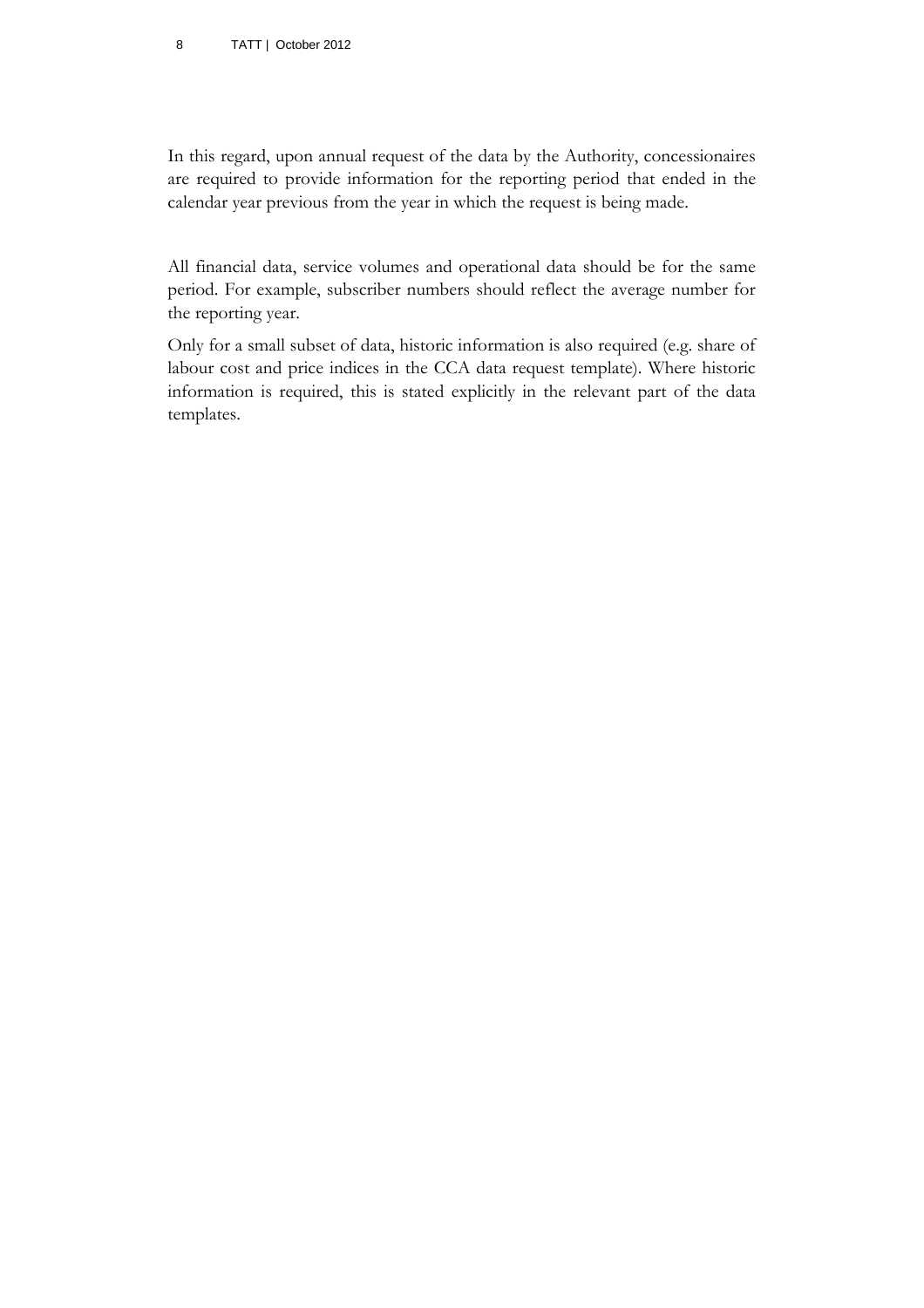# **3 Cover**

<span id="page-14-0"></span>The "Cover" sheet of the spreadsheet provides general information about the contents of the spreadsheet and the data required from concessionaires.

The first table on this sheet is a version log. As described in Section [1,](#page-6-0) the data submission process will be an iterative process. Therefore, concessionaires are requested to enter in brief details of how versions of the data submitted vary from previous versions submitted. This will also help concessionaires to manage the data collection process internally.

#### <span id="page-14-1"></span>**Figure 1.** Sample version log table

| <b>Date</b> | Usen                                   | <b>Action</b>                                        |  |
|-------------|----------------------------------------|------------------------------------------------------|--|
| 15-Feb-10   | Jayanthi Batchelor, Frontier Economics | Spreadsheet developed to prepare formal data request |  |
| $01-Mar-10$ | Jo Bloggs, Concessioniare X            | Labour costs added                                   |  |
|             |                                        |                                                      |  |
|             |                                        |                                                      |  |

The remaining tables in this sheet set out:

- the spreadsheet purpose;
- $\bullet$ spreadsheet contents (as set out in [Table 2](#page-10-0) above); and
- $\bullet$ formatting guide (as set out in [Table 3](#page-12-0) above);

These tables do not require any input from concessionaires.

The table at the bottom of this sheet sets out the time period covered (this is used for labelling in other parts of the spreadsheet). Concessionaires are requested to enter the month in which their statutory reports start, from the drop-down menu (see the figure below) and to type in the year of the last financial reporting year.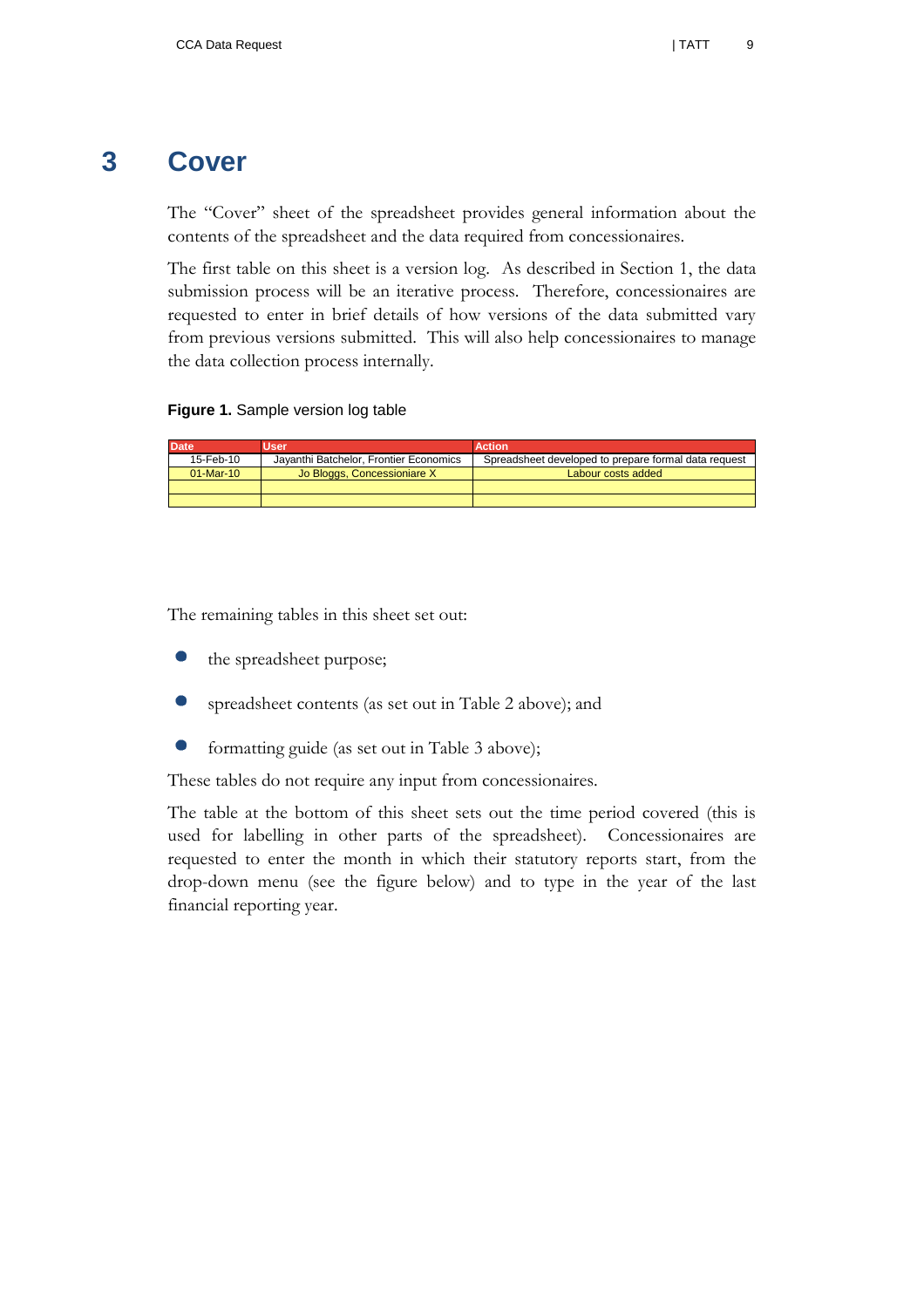### <span id="page-15-0"></span>**Figure 2.** Selecting starting month of reporting year

| ime period covered<br>Please select starting month of the statutory accounts from the drop down menu in the yellow cell. |        |                             |                   |
|--------------------------------------------------------------------------------------------------------------------------|--------|-----------------------------|-------------------|
| Start of financial reporting [MAY]<br><b>VIII</b>                                                                        |        | <b>D</b> ancial year ending | 3009              |
|                                                                                                                          |        |                             |                   |
|                                                                                                                          | 2を発見する |                             | <b>CONTRACTOR</b> |
|                                                                                                                          |        |                             | May-08<br>May-07  |
|                                                                                                                          |        |                             |                   |

Source: Frontier Economics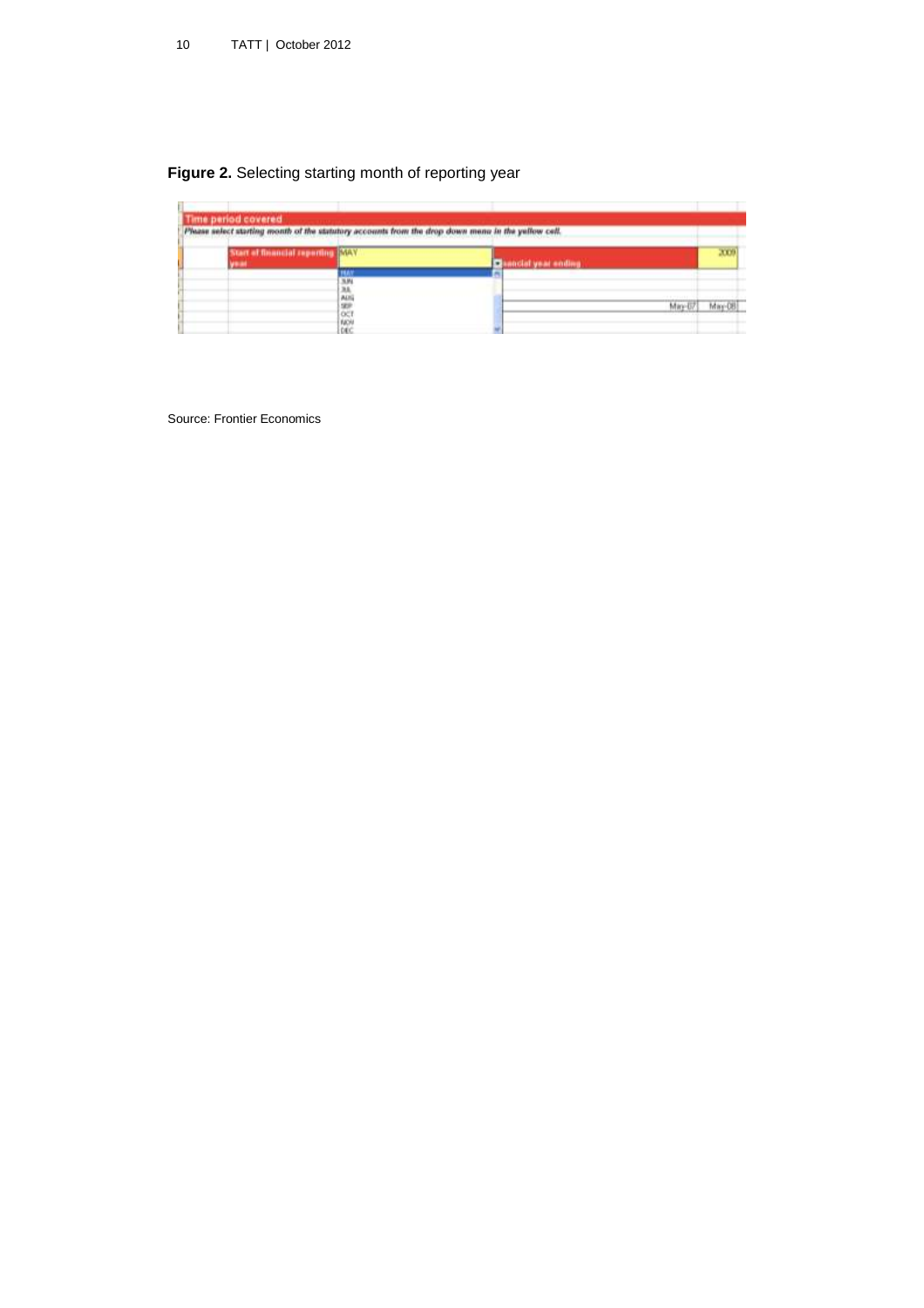# **4 Contact details**

<span id="page-16-0"></span>As the CCA study will be an iterative process, the Authority requires contact details for key personnel should additional clarification on the data submitted be required. Concessionaires should provide details (name, role, e-mail address and phone number) for a main point of contact in the "Contact details" sheet. Concessionaires should provide contact details for the persons responsible for collecting financial and technical network information where such persons are different from the main point of contact.

#### <span id="page-16-1"></span>**Figure 3.** Table for concessionaires to complete with contact detail information

| Information required | Please type in yellow cells,  |
|----------------------|-------------------------------|
| Name                 | <b>[First name] [Surname]</b> |
| Concessionaire name  | <b>Concessionaire X1</b>      |
| Role                 | [Job title/ description]      |
| E-mail address       | [e-mail address]              |
| Phone number         | [phone number]                |

#### **Main point of contact**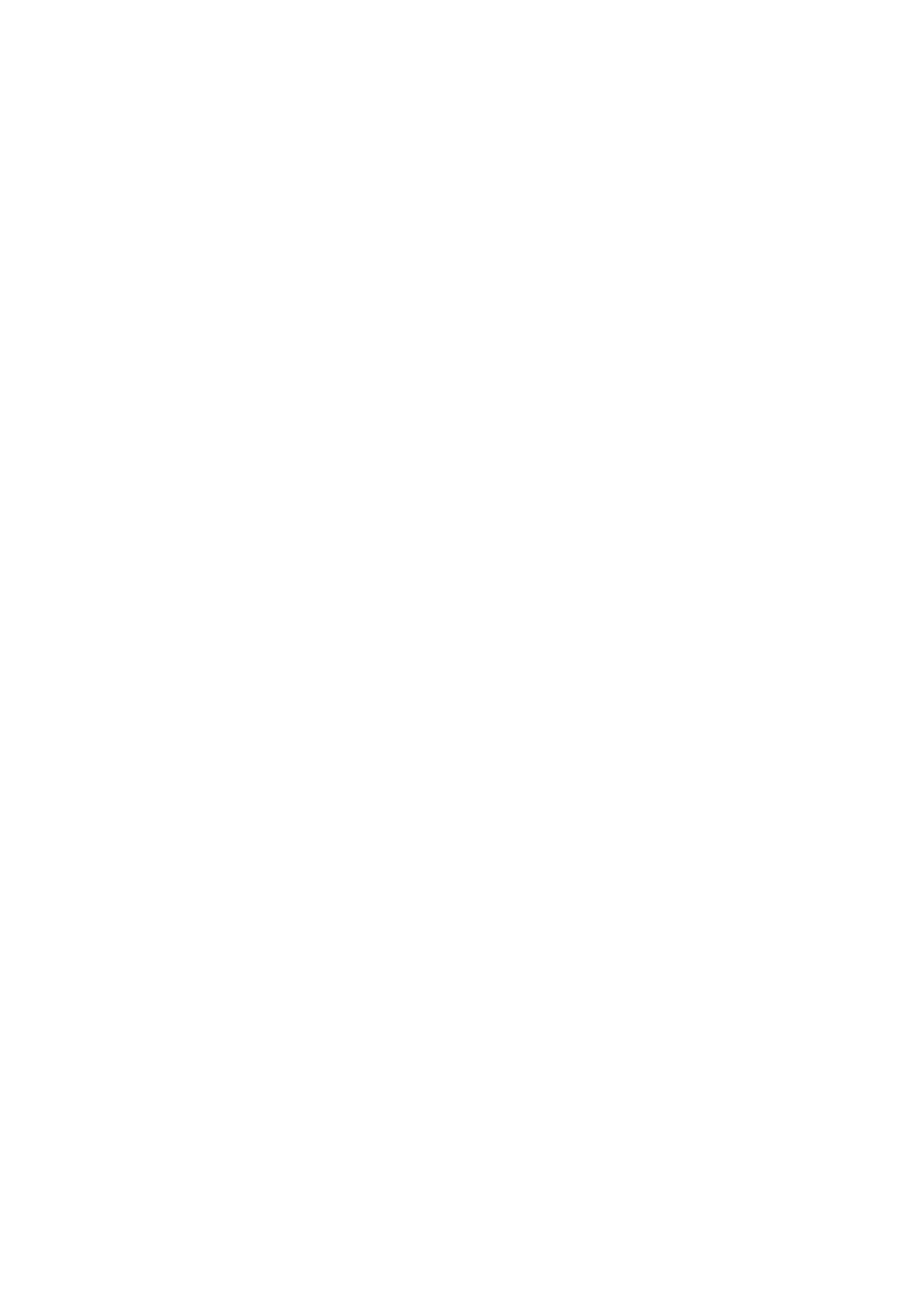# **5 Asset categories**

<span id="page-18-0"></span>The "Asset categories" sheet contains the list of asset categories used in the calculations, asset lives, required revaluation approach and data sources for equipment price indices. In accordance with the CCA Reference Paper, assets are split into four high level groups:

- mobile network components;
- fixed network components;
- network infrastructure assets; and
- $\bullet$ non-network (support) assets.

These correspond with the four tables in this worksheet. These categories are then further broken into specific asset categories in accordance with the CCA Reference Paper. There are a number of spare lines provided if concessionaires are able to objectively justify further disaggregation of asset categories. Should concessionaires wish to add asset categories, written justification should be provided to the Authority.

As described in Section [2.2,](#page-11-0) the spreadsheet has been designed so that it can be used by all concessionaires participating in the LRAIC modelling process. This means that there are a number of asset categories which will not be relevant to all concessionaires (in other words, not every concessionaire will have assets that fall under every assset category). Concessioniares are therefore only required to provide data for the asset categories that are relevant to them.

For each relevant asset category, the tables in the worksheet set out the asset life (in years and in months) and the revaluation method required by the Authority. The tables also detail the required data source for the revaluation indices. These tables correspond to the Authority requirements as set out in the CCA reference paper.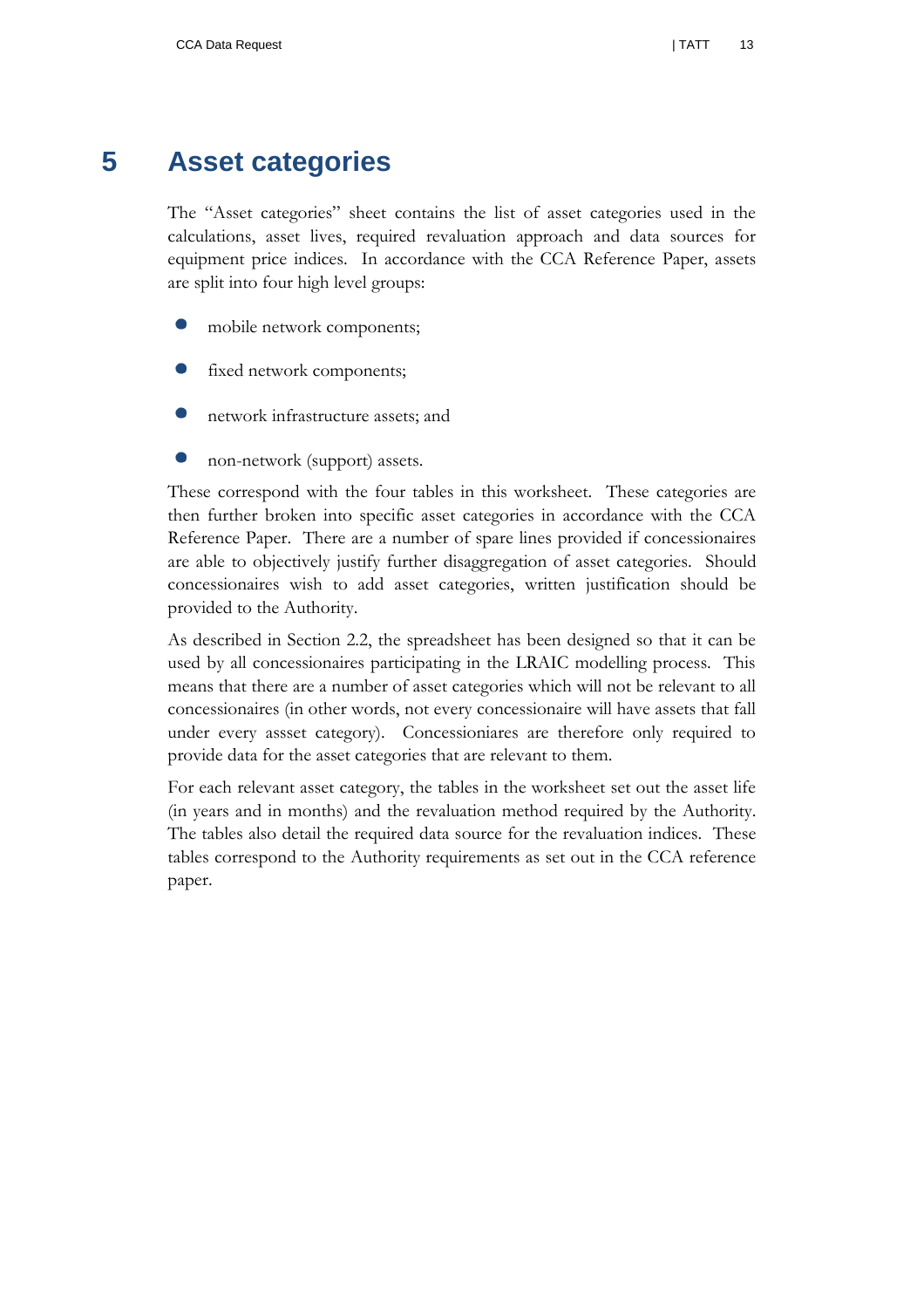#### <span id="page-19-2"></span>**Figure 4.** Asset category table

|                                          | <b>Asset category</b> |                      | Asset life - |        |                | Asset life - Revaluation Data source required for |                                  |
|------------------------------------------|-----------------------|----------------------|--------------|--------|----------------|---------------------------------------------------|----------------------------------|
| <b>Asset Category number description</b> |                       | <b>Notes</b>         | vears        | months | approach       | revaluation                                       | Data source used for revaluation |
|                                          |                       |                      |              |        |                | AUS TPI/ publicly available                       |                                  |
| ACM001                                   | Example               | Example              | 10           |        | 120 Indexation | LRIC models                                       |                                  |
|                                          |                       |                      |              |        |                | AUS TPI/ publicly available                       |                                  |
| ACM002                                   | Base station (BTS)    | Include transceivers | 10           |        | 120 Indexation | <b>LRIC</b> models                                |                                  |

# <span id="page-19-0"></span>**5.1 Asset lives**

As described above, the tables contain the asset lives for each asset category as recommended by the Authority in the CCA Reference Paper. For certain asset categories, the asset lives will depend on the specific characteristics of concessionaires. In particular, the asset lives will depend on whether these assets are purchased on a leasehold or freehold basis. Therefore, concessionaires are requested to enter asset lives (in months) for the assets categories set out in **[Table 4](#page-19-3)** below.

| <b>Asset category</b><br>number | Asset category name   | Recommended asset life                                                    |
|---------------------------------|-----------------------|---------------------------------------------------------------------------|
| ACI008                          | Network buildings     | 40 (freehold); or unexpired portion of<br>lease at time of purchase       |
| ACI010                          | Network land          | Infinite (freehold); or unexpired portion<br>of lease at time of purchase |
| ACN <sub>001</sub>              | Non-network buildings | 40 (freehold); or unexpired portion of<br>lease at time of purchase       |
| ACN <sub>002</sub>              | Land - non network    | Infinite (freehold); or unexpired portion<br>of lease at time of purchase |

#### <span id="page-19-3"></span>**Table 4.** Asset categories requiring asset lives

Source: CCA Reference Paper

# <span id="page-19-1"></span>**5.2 Data sources**

The data sources identified in the tables consist of:

- publicly available indices used for regulatory purposes;  $\bullet$
- $\bullet$ the Central Statistics Office (CSO);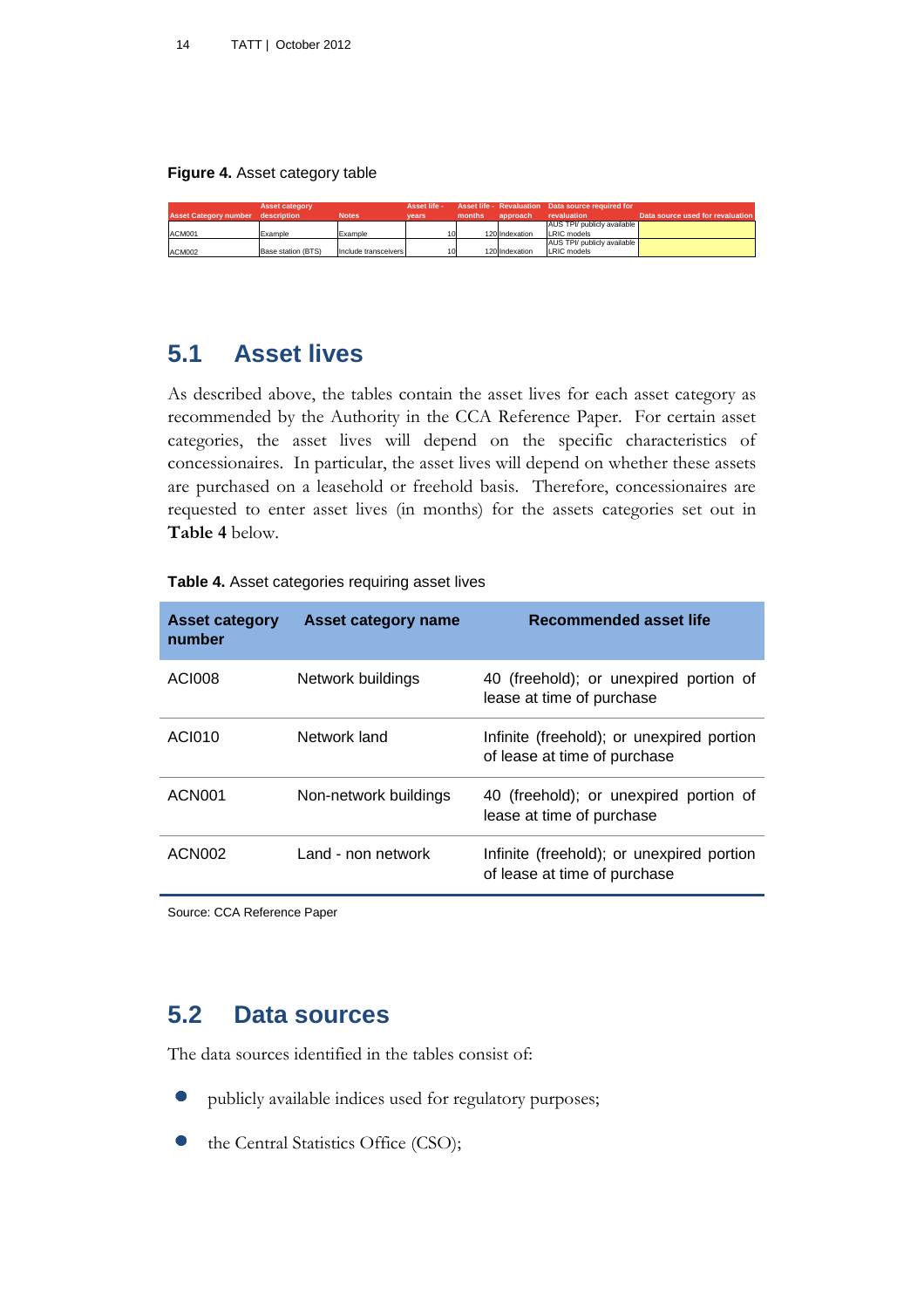- the AUS Telephone Plant Index (AUS TPI); and
- the concessionaires" own data from their FARs (where HCA proxy required).

Alternative sources may be used where objective justification can be provided in writing.

Examples of publicly available sources may include the LRIC models and documentation developed for Sweden<sup>3</sup>, the UK<sup>4</sup>, Denmark<sup>5</sup> and Norway<sup>6</sup>. Documentation also exists for Jamaica and the Eastern Caribbean which may also provide some information.

The AUS TPIs (formerly known as Turner Indices) are cost indices publicly available on a subscription basis. Based on geographic proximity the Authority proposes to use the 'South Atlantic' index.

Concessionaires are requested to enter in the tables, the data source selected for revaluation for the asset categories relevant to them. Where the data source differs from the source stated in the CCA Reference Paper, concessionaires should provide written objective justification to the Authority.

# <span id="page-20-0"></span>**5.3 Named ranges**

The "Asset categories" sheet contains a number of named ranges which feed into the labelling and the calculation of other sheets in the spreadsheet. These are set out in the table below.

#### <span id="page-20-1"></span>**Table 5.** Named ranges

 $\overline{a}$ 

| <b>Named range</b> | <b>Description</b>                                       |  |  |
|--------------------|----------------------------------------------------------|--|--|
| ACM name           | List of asset category names for mobile network assets   |  |  |
| ACM_number         | List of asset category numbers for mobile network assets |  |  |

<sup>6</sup> Available at: http://www.npt.no/portal/page/portal/PG\_NPT\_NO\_EN/PAG\_NPT\_EN\_HOME/PAG\_MA IN\_TEXT?p\_d\_i=-121&p\_d\_c=&p\_d\_v=109119

<sup>3</sup> Available at: http://www.pts.se/upload/Beslut/Telefoni/2009/hybrid-model-documentation-v7-1- 091126.pdf

<sup>4</sup> Available at: http://www.btplc.com/Thegroup/RegulatoryandPublicaffairs/Financialstatements/2009/index.ht m

<sup>5</sup> Available at: http://en.itst.dk/interconnection-and-consumer-protection/lraic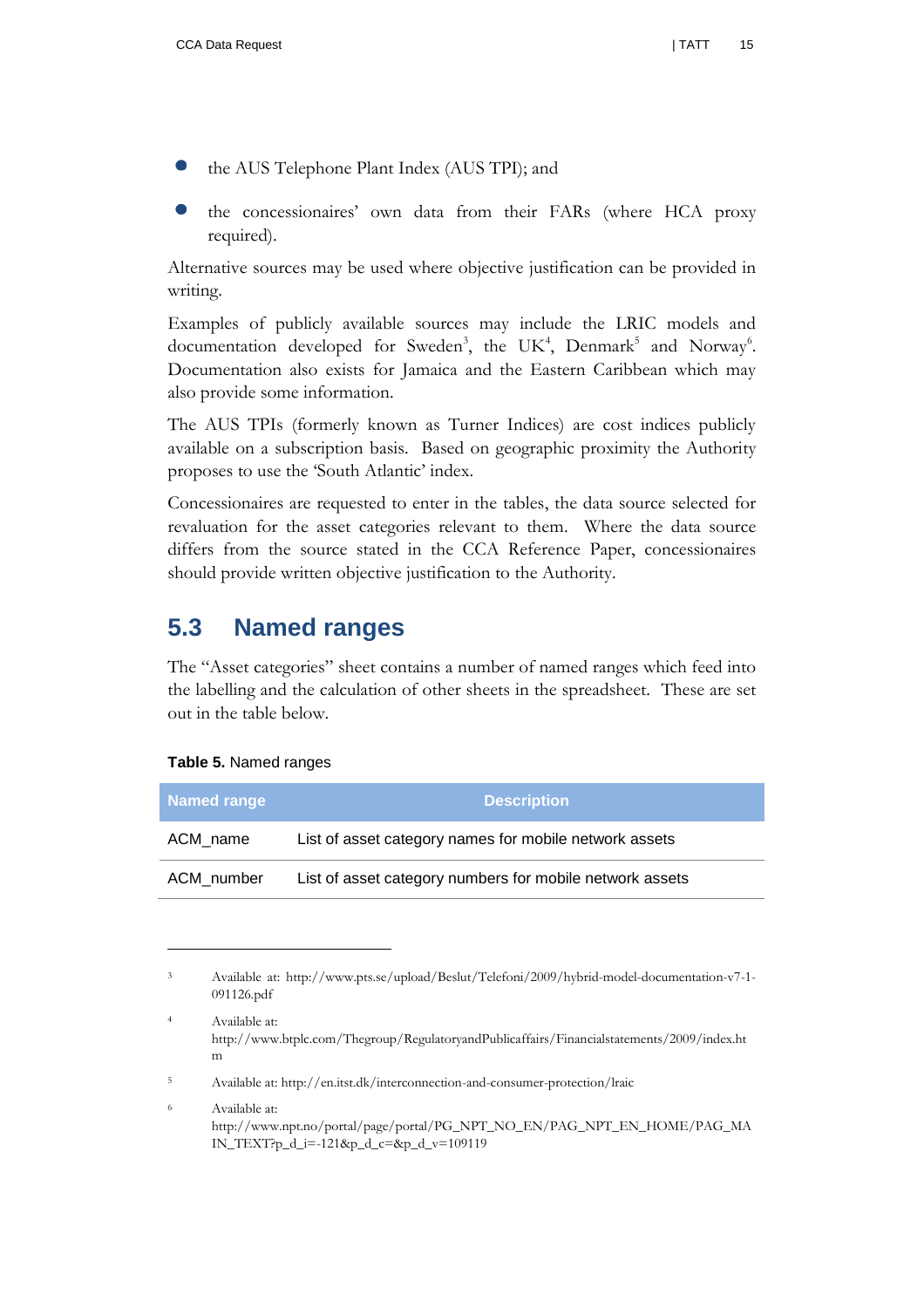| ACF name   | List of asset category names for fixed network assets            |
|------------|------------------------------------------------------------------|
| ACF_number | List of asset category numbers for fixed network assets          |
| ACI name   | List of asset category names for network infrastructure assets   |
| ACI number | List of asset category numbers for network infrastructure assets |
| ACN name   | List of asset category names for non-network assets              |
| ACN number | List of asset category numbers for non-network assets.           |

The asset category tables contain a number of spare rows therefore, concessionaires should not need to change the named ranges or to insert additional rows.

# **6 FAR extract**

<span id="page-21-0"></span>For each individual asset used in the provision of telecommunications services in Trinidad and Tobago, concessionaires are required to provide data from the fixed asset register (FAR) as set out in the table below.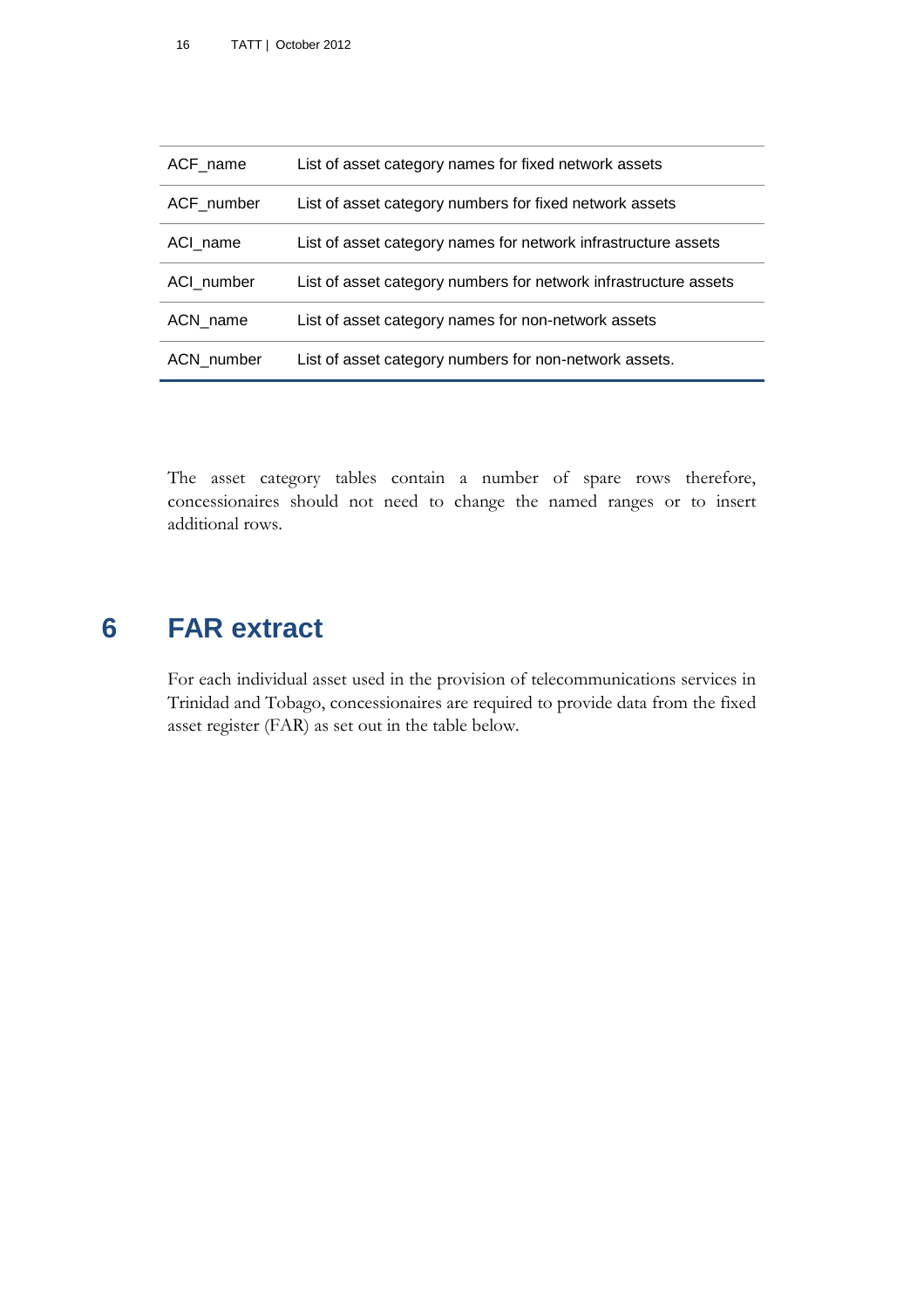#### <span id="page-22-0"></span>**Table 6.** Individual asset data required

| Data                                              | <b>Description</b>                                                                                                               |  |  |  |
|---------------------------------------------------|----------------------------------------------------------------------------------------------------------------------------------|--|--|--|
| <b>Asset number</b>                               | The asset number as used in the FAR                                                                                              |  |  |  |
| <b>Asset description</b>                          | A short text description of the asset (typically drawn<br>from the FAR)                                                          |  |  |  |
| Date of acquisition                               | The month and year of the acquisition of the asset                                                                               |  |  |  |
| Gross book value                                  | The acquisition cost including installation costs in<br>TT\$                                                                     |  |  |  |
| Opening net book value<br>(NBV)                   | For impaired assets enter opening NBV including<br>installation costs and import duties (in TT\$).                               |  |  |  |
| Disposals (HCA)                                   | For impaired assets enter any disposals during year<br>(in TT\$) as a negative number.                                           |  |  |  |
| <b>Depreciation (HCA)</b>                         | For impaired assets enter depreciation during year<br>(in TT\$) as a negative number.                                            |  |  |  |
| <b>Impairment adjustment</b><br>(HCA)             | For impaired assets enter any impairment<br>adjustment during year (in TT\$) as a negative<br>number.                            |  |  |  |
| <b>Closing net book value</b>                     | The net book value including installation costs in<br>TT\$ at the end of the reporting year                                      |  |  |  |
| Date of write out/disposal                        | If an asset has been written out or disposed of<br>before the end of its asset life, the month and year<br>in which this is done |  |  |  |
| <b>Asset impaired in opening</b><br>balance sheet | Does the value of assets in the opening balance<br>sheet reflect any impairment adjustments (TRUE or<br>FALSE)?                  |  |  |  |
| <b>Asset impaired in closing</b><br>balance sheet | Does the value of assets in the closing balance<br>sheet reflect any impairment adjustments (TRUE or<br>FALSE)?                  |  |  |  |

Source: Frontier Economics

Concessionaires are requested to also provide data in this sheet for assets that do not relate to the provision of telecommunications services in Trinidad and Tobago. This will be used to cross-check the CCA study inputs and outputs against the statutory accounts. The CCA Reference Paper states that all costs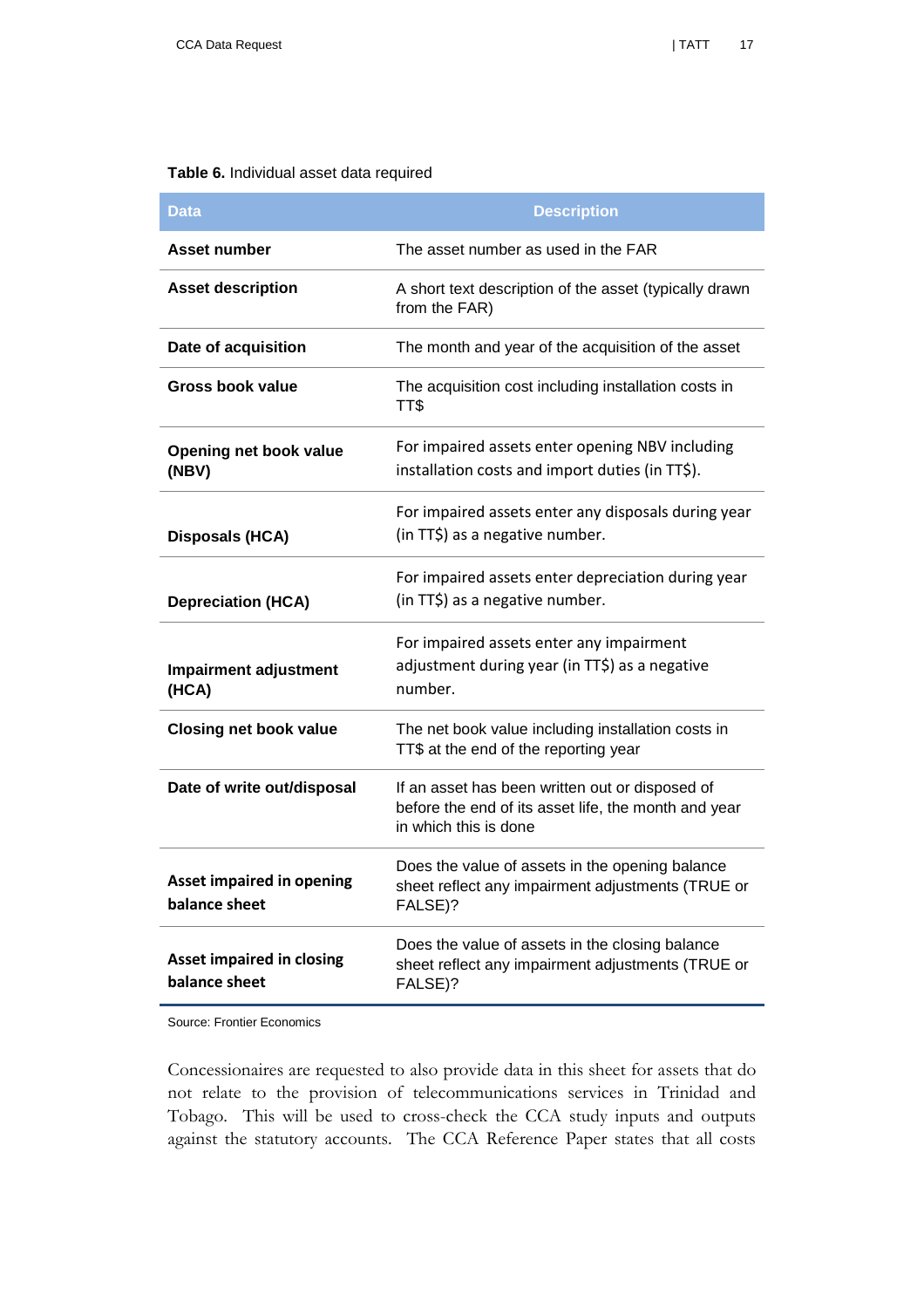that contravene the principles outlined in the Costing Methodology will be excluded from the LRAIC model. For example, all stranded or fully depreciated assets need to be excluded from the CCA valuation analysis. However, concessionaires will be required to provide data on any costs exclusions, on an HCA basis, as part of the reconciliation with the statutory accounts.

Concessionaires will not be required to provide revaluation data (such as price indices and labour cost information requested on subsequent sheets). addition, costs that do not relate to the provision of telecommunications services in Trinidad and Tobago should be excluded (such as assets used in retail activities or for overseas operations only). In general, these assets can be easily identified since they do not fall within the asset categories identified in the CCA Reference Paper (and replicated in the "Asset categories" sheet of the data template).

Assets which do not fall under the asset categories set out in the CCA Reference Paper should be excluded from the study unless concessionaires can provide an objective rationale for their inclusion. This would typically require an additional asset category in the "Asset category" sheet (see Section [5\)](#page-18-0).

# <span id="page-23-0"></span>**6.1 Asset number**

Concessionaires are requested to enter the asset number corresponding to that used in their FAR in the "Asset number" column. The purpose of this is to assist concessionaires in the preparation of data and to ensure that all relevant assets are included in the study.

# <span id="page-23-1"></span>**6.2 Asset description**

Concessionaires are requested to enter a short description of each individual asset in the "Asset description" column. This can be taken directly from the FAR if the description used there is sufficiently clear. This will allow both concessionaires and the Authority to ensure that individual assets have been appropriately categorised and included in the CCA study.

# <span id="page-23-2"></span>**6.3 Date of acquisition**

Concessionaires are requested to enter the month and year that each asset was purchased (in the MMM-YY format, for example, "Jan-03") in the "Date of acquisition" column. This information will be used to look up the value of the price index in the "Price indices" sheet (see Section [7\)](#page-28-0). Therefore, it is important that dates are entered in the correct format.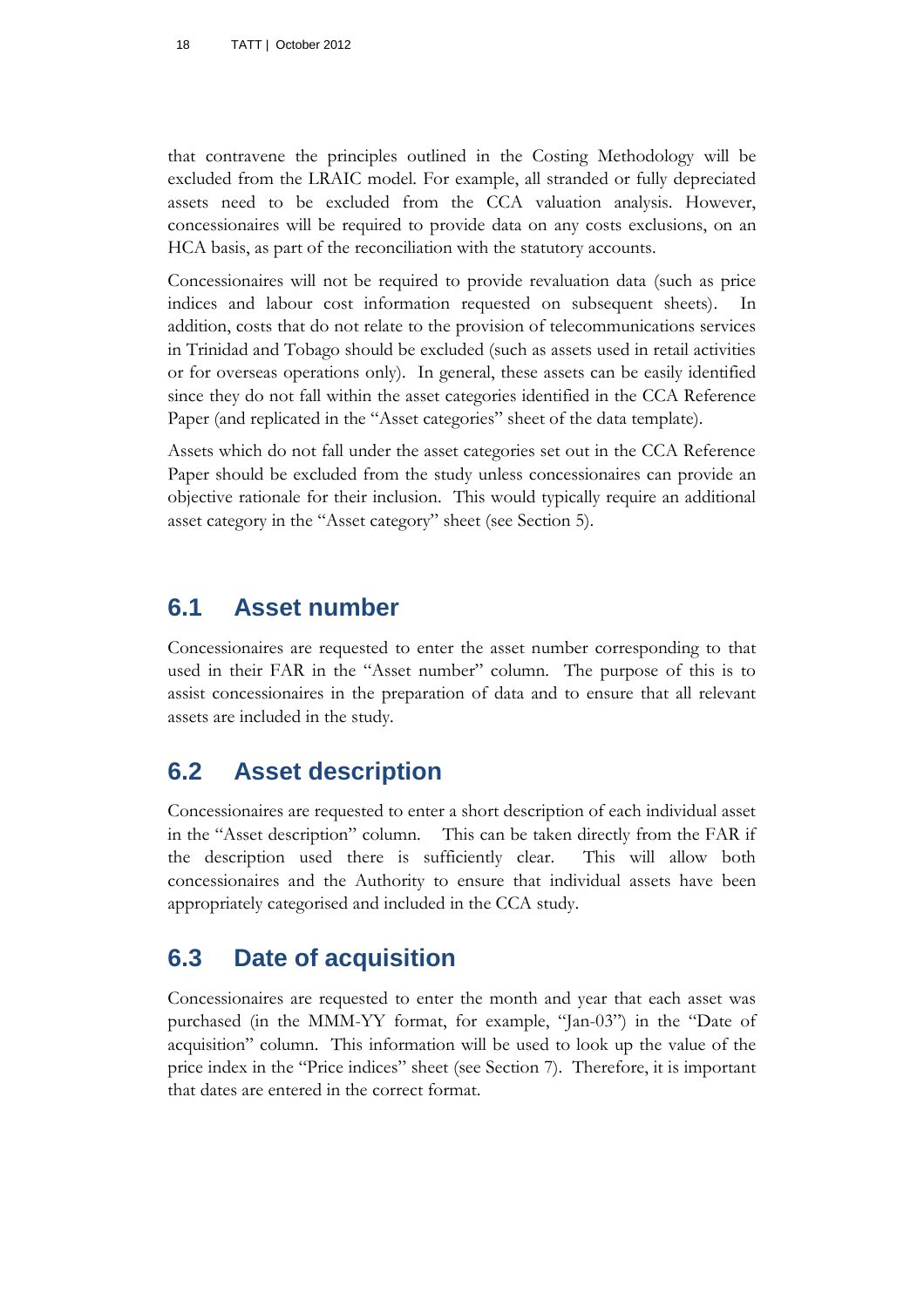### <span id="page-24-0"></span>**6.4 Gross book value**

Concessionaires are requested to add the total cost of each asset (purchase price plus installation costs) in the "Gross book value" column. Book values should be recorded in TT\$ and should include import duties and installation costs.

# <span id="page-24-1"></span>**6.5 Opening net book value**

For assets which have been impaired prior to the beginning of the year concessionaires are requested to add the total net book value of each asset at the end of the reporting periond (purchase price plus installation costs less accumulated depreciation) in the "Opening net book value" column. Book values should be recorded in TT\$.

# <span id="page-24-2"></span>**6.6 Disposals (HCA)**

For assets which have been impaired prior to the beginning of the year concessionaires are requested to input any charges on disposal of the asset during the year in the "Disposals" column, based on the impaired value as in the statutory accounts. Charges should be recorded in TT\$ as a negative number.

# <span id="page-24-3"></span>**6.7 Depreciation (HCA)**

For assets which have been impaired prior to the beginning of the year concessionaires are requested to input the depreciation charges for the asset during the year in the "Depreciation" column, based on the impaired value as in the statutory accounts. Charges should be recorded in TT\$ as a negative number.

# <span id="page-24-4"></span>**6.8 Impairment adjustment (HCA)**

For assets which have been impaired prior to the beginning of the year concessionaires are requested to input the further impairment charges for the asset during the year in the "Impairment Adjustment" column. Charges should be recorded in TT\$ as a negative number.

# <span id="page-24-5"></span>**6.9 Closing net book value**

Concessionaires are requested to add the total net book value of each asset at the end of the reporting period (purchase price plus installation costs less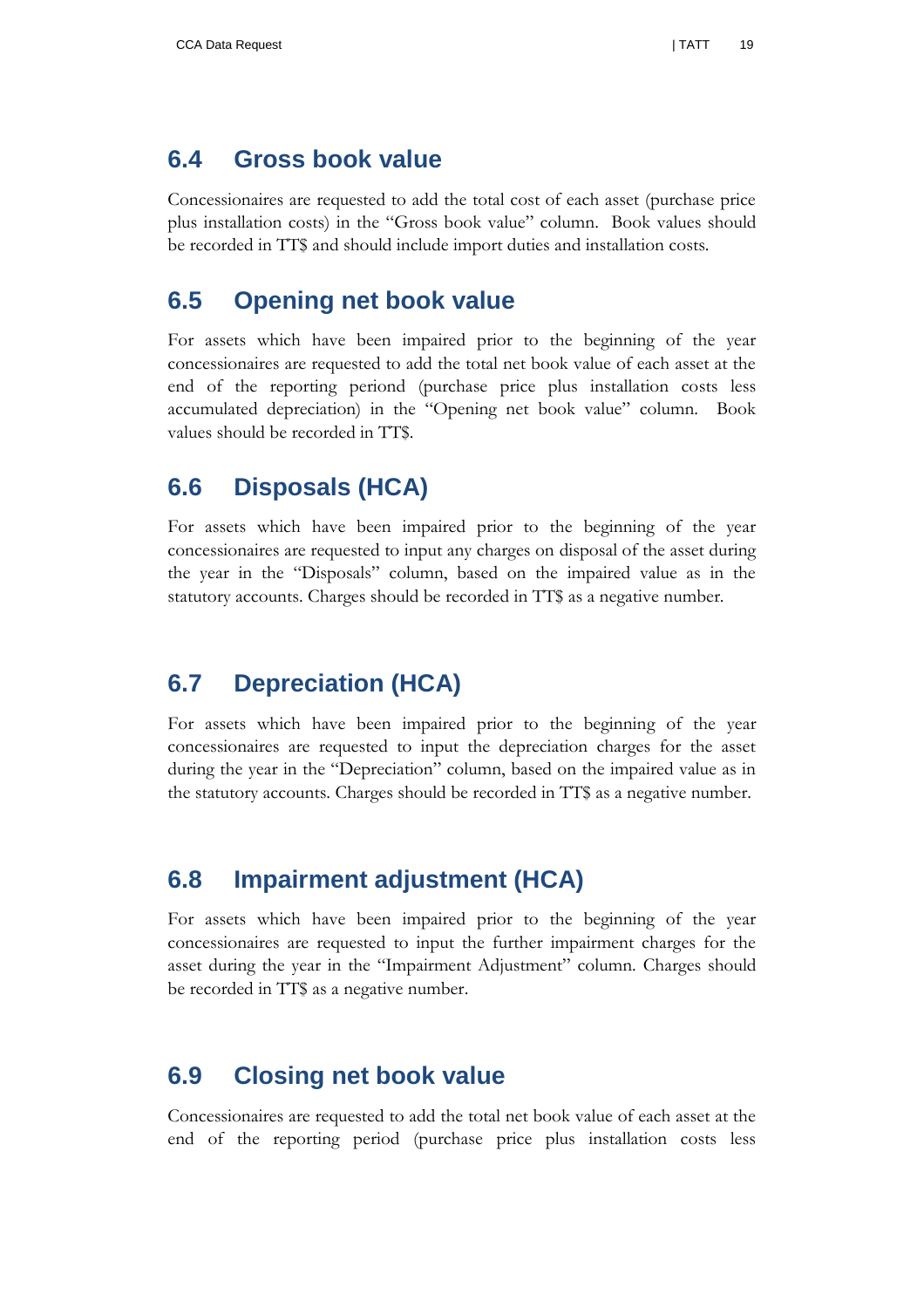accumulated depreciation) in the "Closing net book value" column. Book values should be recorded in TT\$.

# <span id="page-25-0"></span>**6.10 Date of disposal/write-out**

If the asset has been disposed of or written out, concessionaires are requested to enter the date of disposal/write-out. Again, this should be does in the MMM-YY format (for example, "Jan-03"). For assets that have not been disposed of or written out, concessionaires should enter "NA" in this column.

### <span id="page-25-1"></span>**6.11 Asset impaired in opening balance sheet**

Is an impairment adjustment applied to the asset prior to the opening of the year, so that the opening balance sheet reflects this impaired value?

# <span id="page-25-2"></span>**6.12 Asset impaired in closing balance sheet**

Is an impairment adjustment applied to the asset prior to the opening of the year, or in the closing balance sheet so that the closing balance sheet reflects this impaired value?

# <span id="page-25-3"></span>**6.13 Asset category**

Concessionaires are requested to enter the name of the asset category to which the asset belongs. This should be consistent with the list of asset categories defined in the CCA Reference Paper and set out in the "Asset categories" sheet of this workbook (see Section [5\)](#page-18-0).

The workbook automatically enters the corresponding asset number. If the asset number returns an error message (" $#N/A$ "), this is because the asset category name has not been correctly entered (for example, the asset category name has been incorrectly spelt or the asset category is not on the list of asset categories defined in the "Asset categories" sheet).

# <span id="page-25-4"></span>**6.14 Concessionaires with very large FARs**

The sheet contains 300 rows, allowing concessionaires to enter up to 300 different assets. Should concessionaires require further rows, these can be copied and pasted at the bottom of the table.

Concessionaires with very large FAR may find it easier to carry out preprocessing of their data before entering it into the data request template. This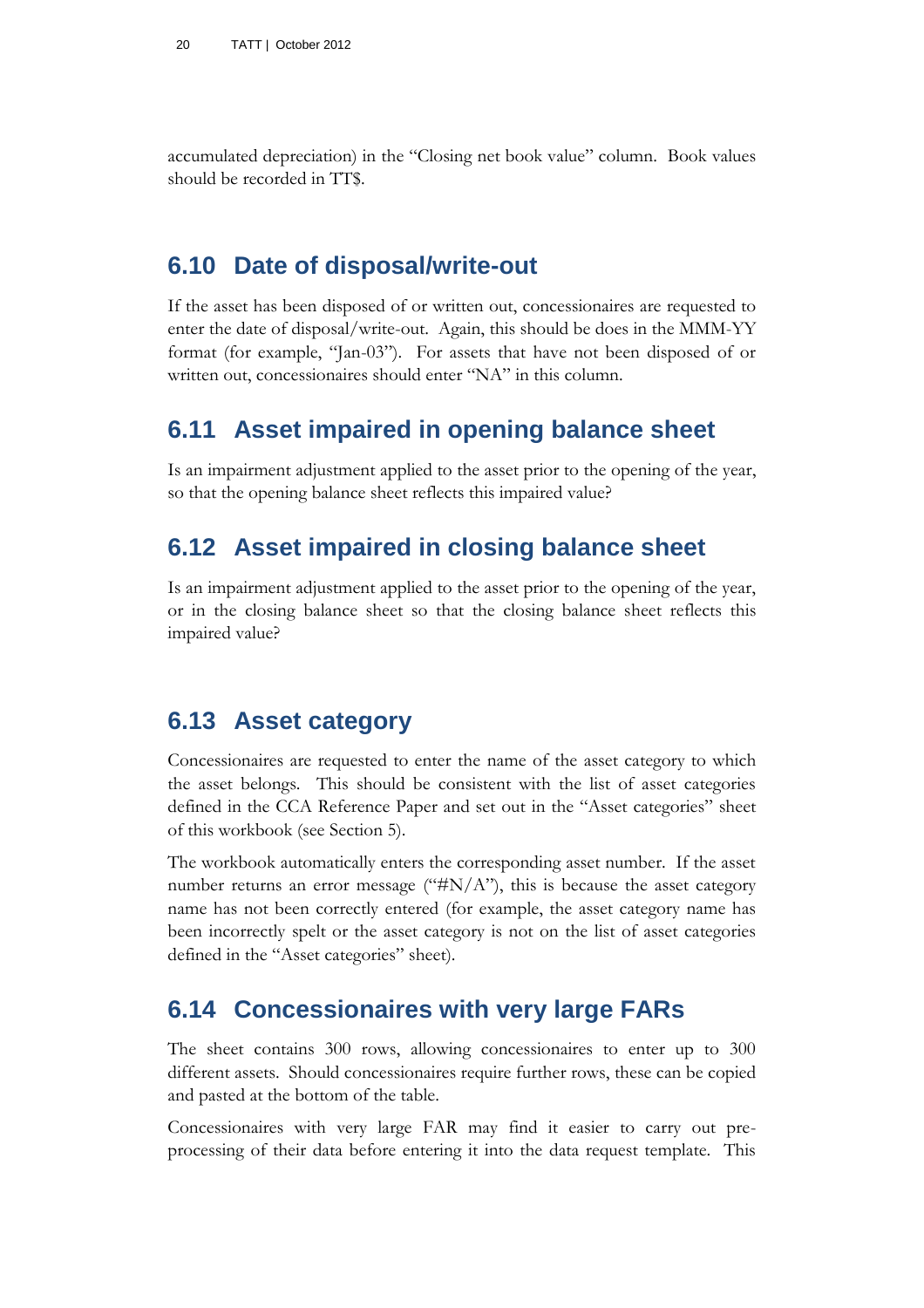pre-processing would need to identify the GBV of assets in each relevant asset category for each year in which assets were acquired.

If this is the case, concessionaires will need to provide the Authority with details of the pre-processing work carried out so that this can be verified.

If pre-processed data is entered in this sheet, concessionaires will not need to enter details of the asset number and asset description. The date of acquisition should be set to a year average. For example, if the statutory financial reporting period runs from January to January, the date of acquisition should be set to June of the year in which all the assets were acquired.

Where the asset category includes assets that are written off or disposed of, these will need to be separately identified so that they can be taken account of accordingly within the spreadsheet calculations.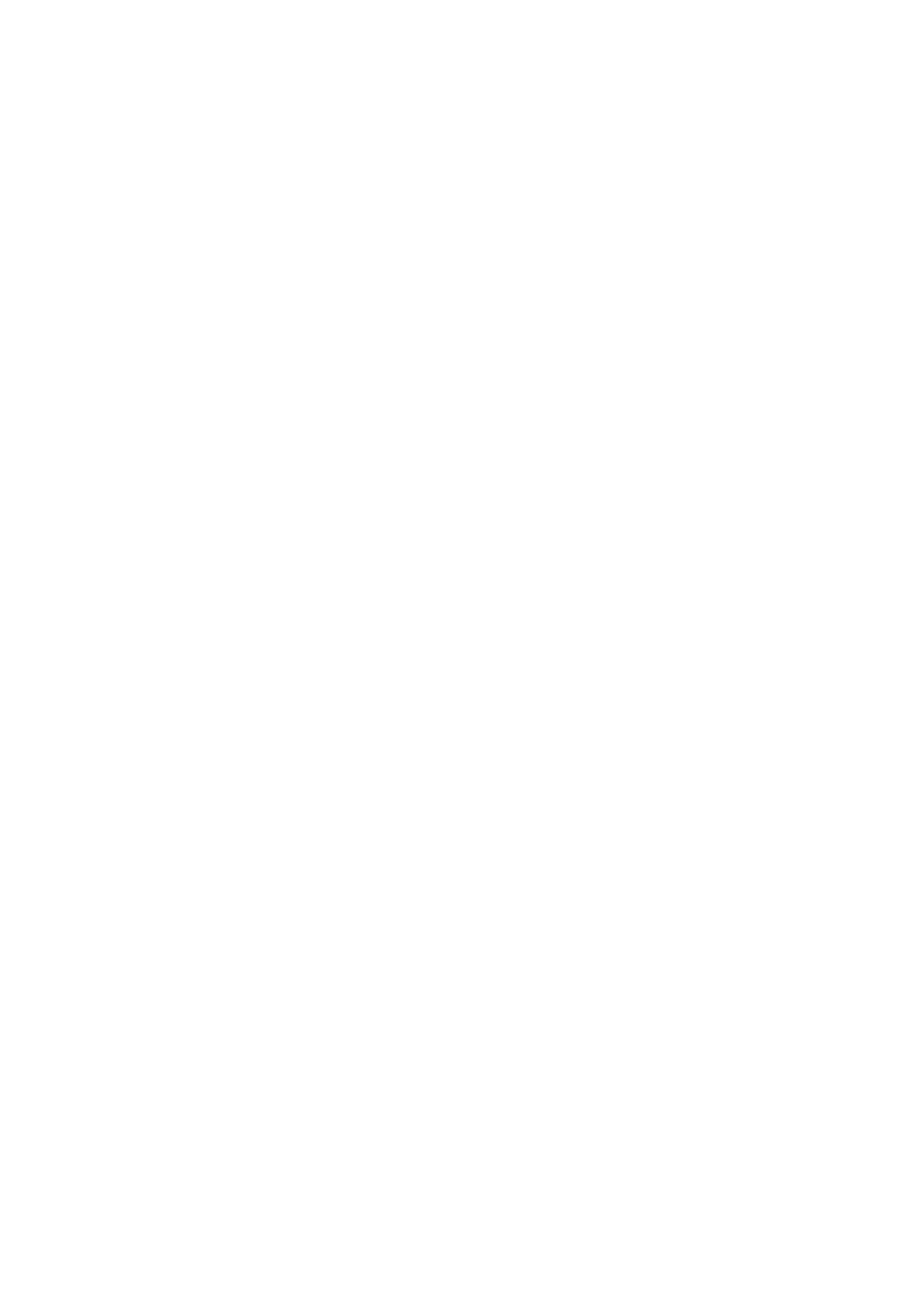# **7 Price indices**

<span id="page-28-0"></span>The "Price\_indices" sheet contains tables in which concessionaires are requested to enter price index data for the equipment costs for each of the asset categories<sup>7</sup> For asset categories being revalued using AUS TPI indices, concessionaires are not required to enter data as this data will be provided by the Authority.

The lists of asset categories used in the tables in this sheet are linked to the "Asset categories" sheet using the named ranges (see Section [5.3\)](#page-20-0).

For each relevant asset category, concessionaires are requested to enter annual index values starting from the earliest date of purchase of assets in that category up to 2009 and to leave earlier years blank. The cells where data is required are highlighted in yellow. The cells where data is not required are shaded in grey and no data is required from concessionaires because these cells relate to years before the earliest date of purchase of assets that are not yet fully depreciated; or to future time period.

Index values should relate to the year end. For asset categories, which the CCA Reference Paper specifies the use of historic cost accounting (HCA) as a proxy for current costs, the index should be set to equal 100 in every year.

Furthermore, for asset categories which the CCA Reference Paper states that the use of modern equivalent asset (MEA) method to revalue assets is required , concessionaires are not obligated to enter any data.

 $\overline{a}$ 

<sup>7</sup> Columns have been included to allow price indices up to 2015 in order to provide the flexibility to use the data template in future years with limited modifications.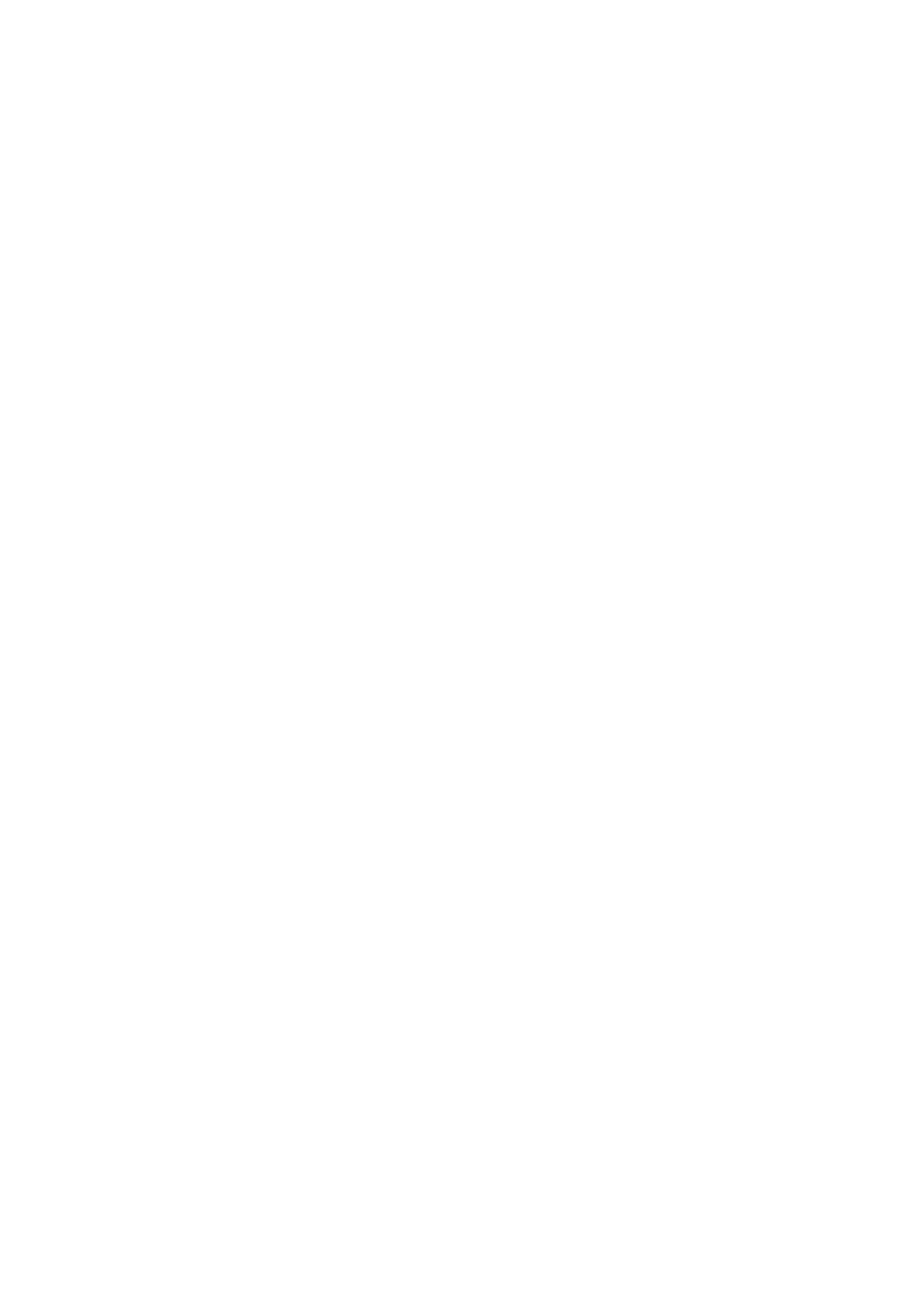### **8 Labour costs**

<span id="page-30-0"></span>The Authority has developed a preferred labour price index, which is Trinidad specific. In the event that concessionaires believe that this index is not reflective of their labour cost, they may provide an alternative index in the relevant table of the "Labour costs" sheet. If an alternative index is presented, concessionaires are required to provide the Authority with a detailed rationale on why this index is more suited as well as a detailed overview of how the labour price index was derived (including the source of any input data used to calculate it).

Where available, concessionaires are also requested to enter data on the percentage of the total GBV of assets that is accounted for by labour costs (in other words, the labour costs involved in the installation of the assets and not the "pure" equipment costs) for each of the asset categories relevant to them. Cells shaded in grey relate to future years or to years when assets included in the study had not yet been acquired and therefore no data is required from concessionaires in these cells. The lists of asset categories used in the tables in this sheet are linked to the "Asset categories" sheet using the named ranges (see Section [5.3\)](#page-20-0).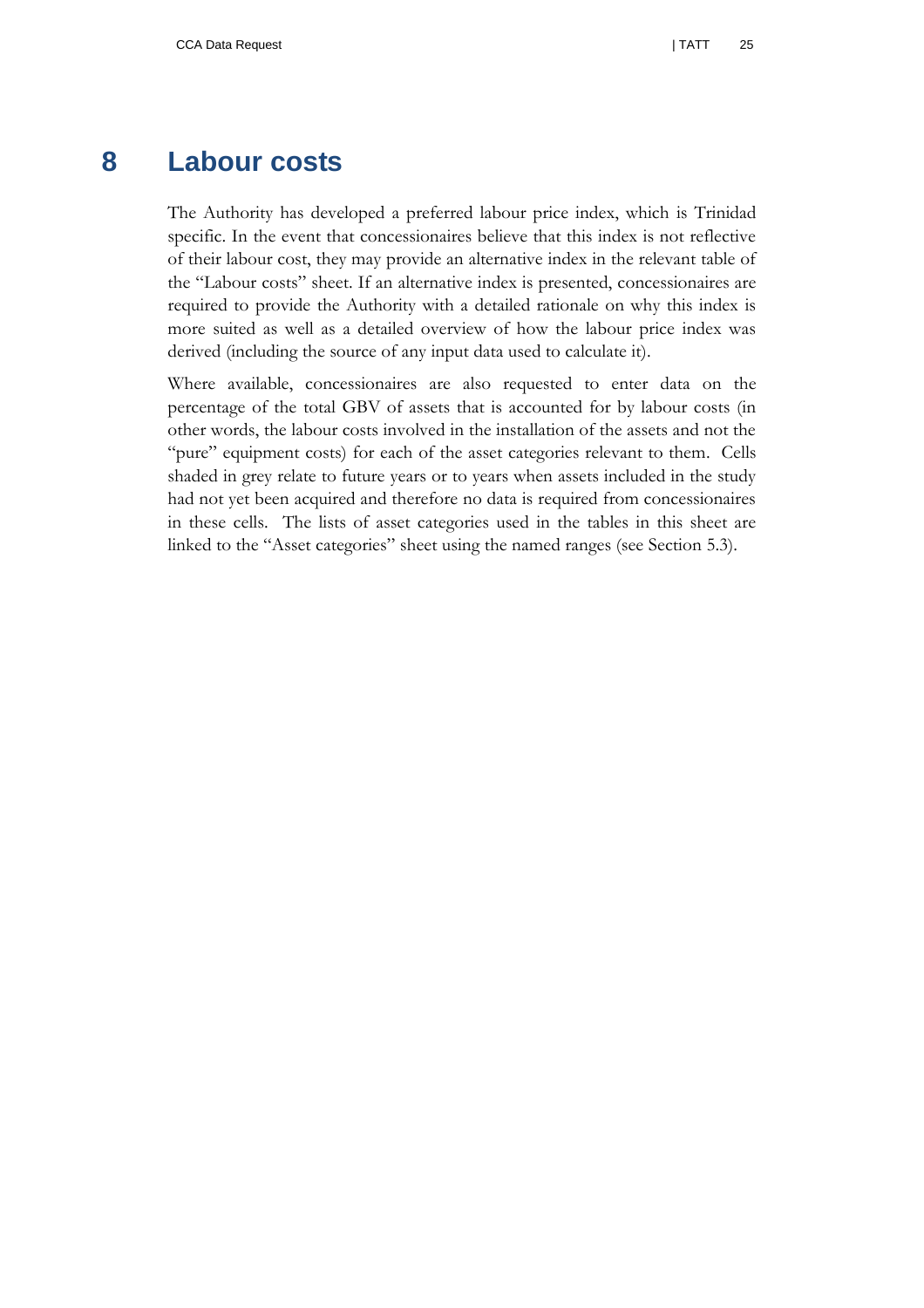# **9 Work in Progress**

<span id="page-31-0"></span>Work in progress (WIP) relating to assets in the course of construction will need to be funded and as such should be included in the concessionaire's asset base for the purpose of estimating the mean capital employed and hence the cost of capital. Any work in progress related to goods for resale should not be included here but should be included separately within current assets.

Concessionaires are requested to input the total level of Work in Progress included on the balance sheet at the opening and closing of the relevant financial year. Where the concessionaire has information that enables the estimation of the allocation of the work in progress between the defined asset categories, the sheet allows for this information to be included.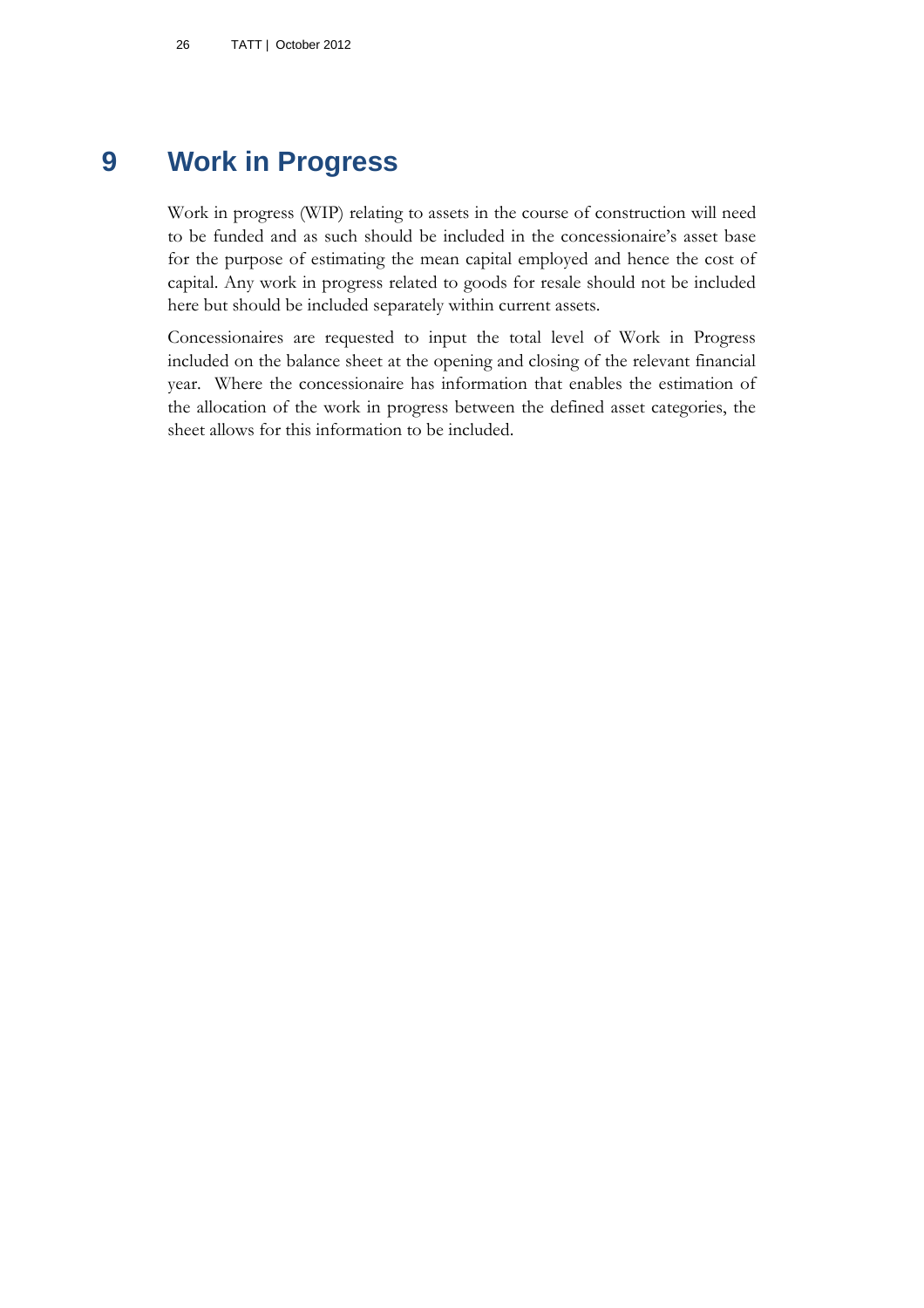# **10 Statutory accounts**

<span id="page-32-0"></span>Where available, concessionaires are requested to provide data from their audited accounts (balance sheet and statement of income) on a disaggregated basis, as much as possible, in the "Statutory\_accounts" sheet.

# <span id="page-32-1"></span>**10.1 Balance sheet information**

Under the "Balance sheet" heading, concessionaires are requested to provide the information on non-current and current assets. The figure below provides an extract from the data template and the level of disaggregation that would be ideal. The sub-totals and total are automatically calculated within the sheet.

| <b>Balance sheet</b>                    |                                |          |          |        |          |
|-----------------------------------------|--------------------------------|----------|----------|--------|----------|
| Please enter data from audited accounts |                                |          |          |        |          |
|                                         | <b>Year ending</b><br>$May-04$ | $May-05$ | $May-06$ | May-07 | $May-08$ |
| Non-current assets                      |                                |          |          |        |          |
| Property, plant and equipment           |                                |          |          |        |          |
| Defined benefit plans asset             |                                |          |          |        |          |
| Deferred tax asset                      |                                |          |          |        |          |
| Medium-term debt recoverable            |                                |          |          |        |          |
|                                         | 0                              | 0        | 0        | 0      | 0        |
| Current assets                          |                                |          |          |        |          |
| Inventories                             |                                |          |          |        |          |
| Trade and other receivables             |                                |          |          |        |          |
| Medium-term debt recoverable            |                                |          |          |        |          |
| Current tax recoverable                 |                                |          |          |        |          |
| Cash and short term investments         |                                |          |          |        |          |
|                                         | 0                              | 0        | 0        | 0      | 0        |
|                                         |                                |          |          |        |          |
| Total                                   | ი                              | 0        |          | 0      | 0        |

#### <span id="page-32-3"></span>**Figure 5.** Balance sheet information requested

# <span id="page-32-2"></span>**10.2 Statement of income information**

Under the "Statement of income" heading, concessionaires are requested to provide the information on their cost of sales and operating expenses. The figure below provides an extract from the data template and the level of disaggregation that would be ideal. The totals are automatically calculated within the sheet.